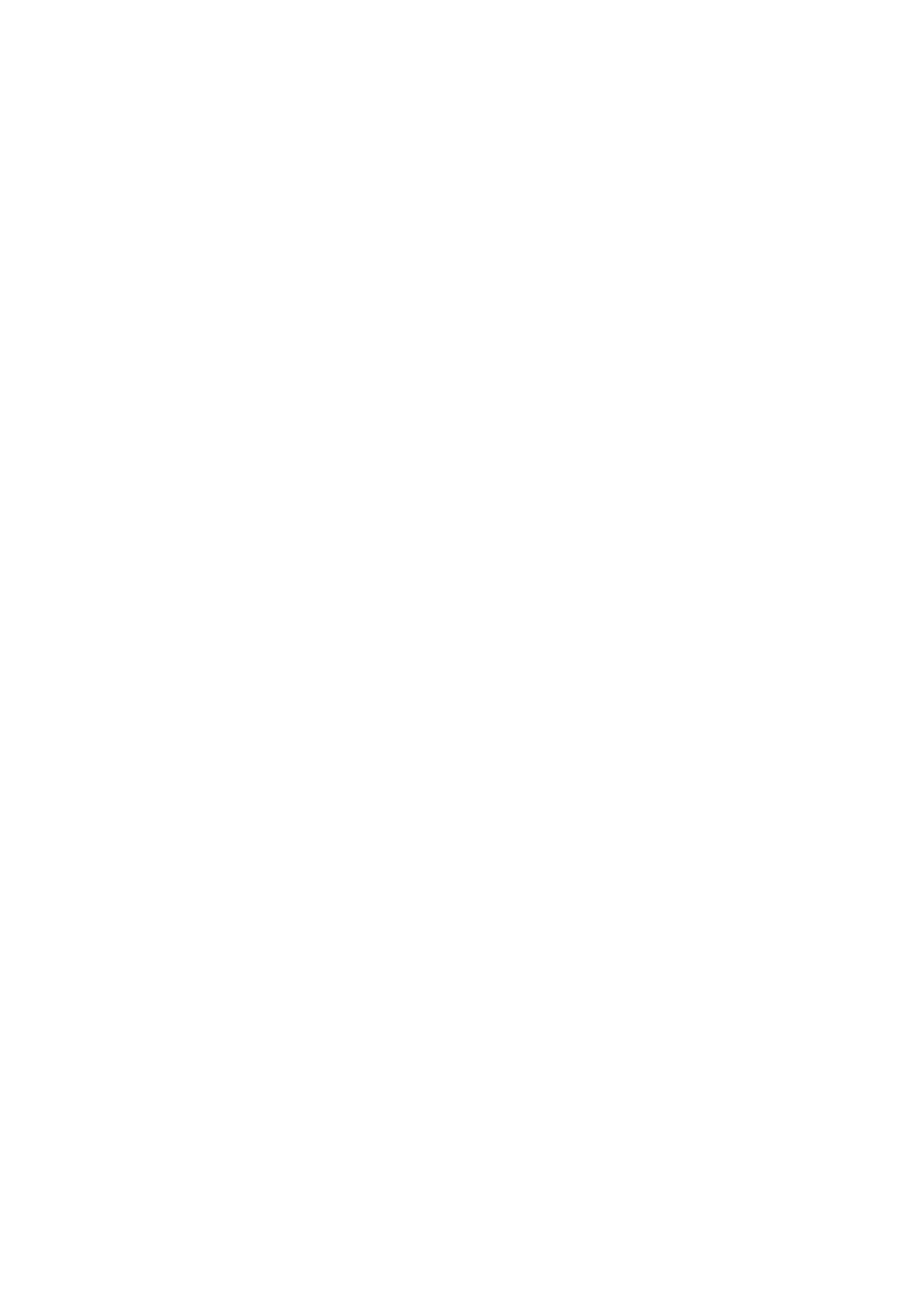# European University Institute

# **Robert Schuman Centre for Advanced Studies**

Global Governance Programme

# **Externalities and Agricultural Import Bans: Evaluating Regionalization Measures in Light of the** *Russia – Pigs* **Dispute**

Emily Blanchard and Mark Wu

EUI Working Paper **RSCAS** 2018/60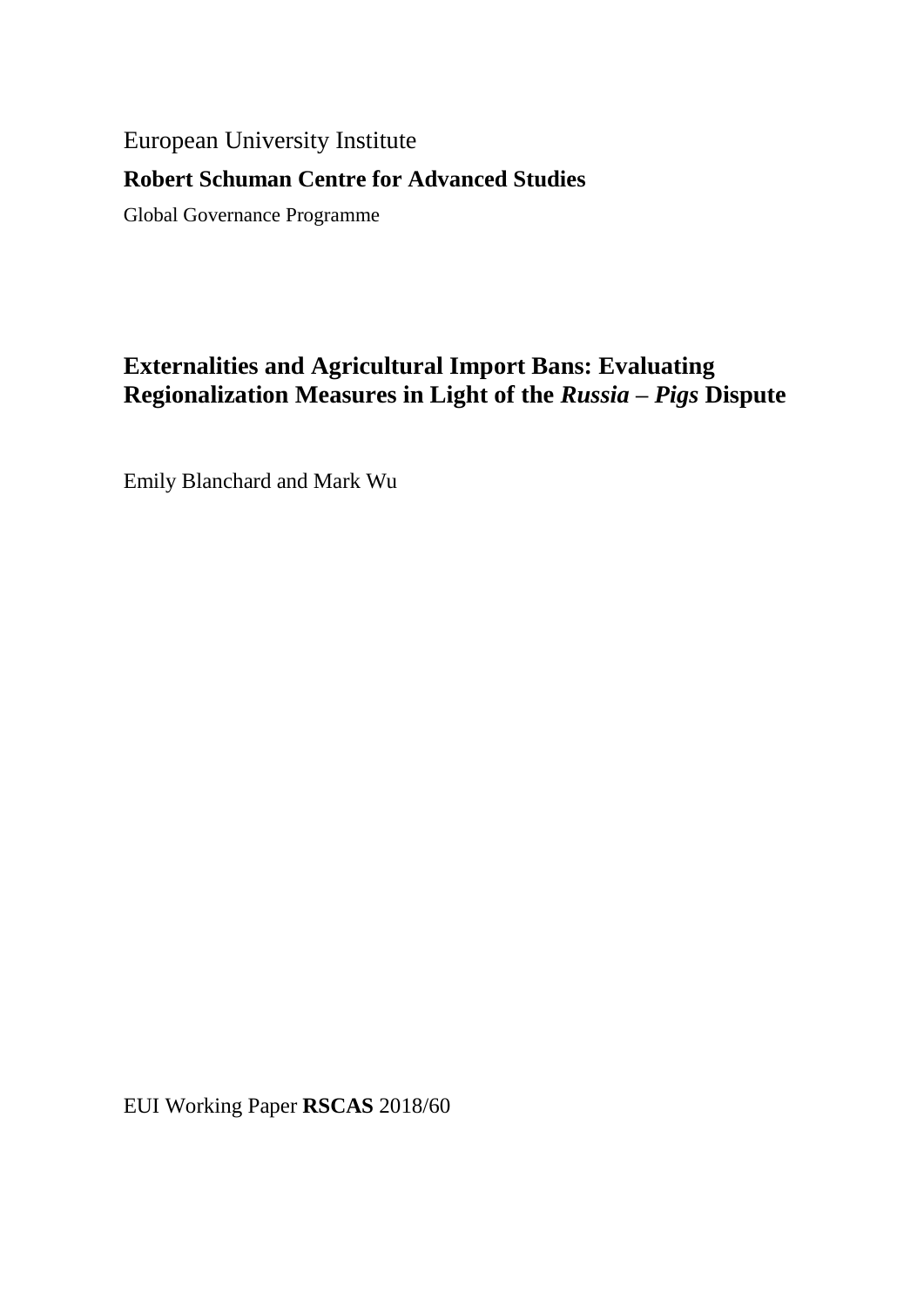This text may be downloaded only for personal research purposes. Additional reproduction for other purposes, whether in hard copies or electronically, requires the consent of the author(s), editor(s). If cited or quoted, reference should be made to the full name of the author(s), editor(s), the title, the working paper, or other series, the year and the publisher.

ISSN 1028-3625

© Emily Blanchard and Mark Wu, 2018

Printed in Italy, December 2018 European University Institute Badia Fiesolana I – 50014 San Domenico di Fiesole (FI) Italy [www.eui.eu/RSCAS/Publications/](http://www.eui.eu/RSCAS/Publications/) [www.eui.eu](http://www.eui.eu/) [cadmus.eui.eu](http://cadmus.eui.eu/dspace/index.jsp)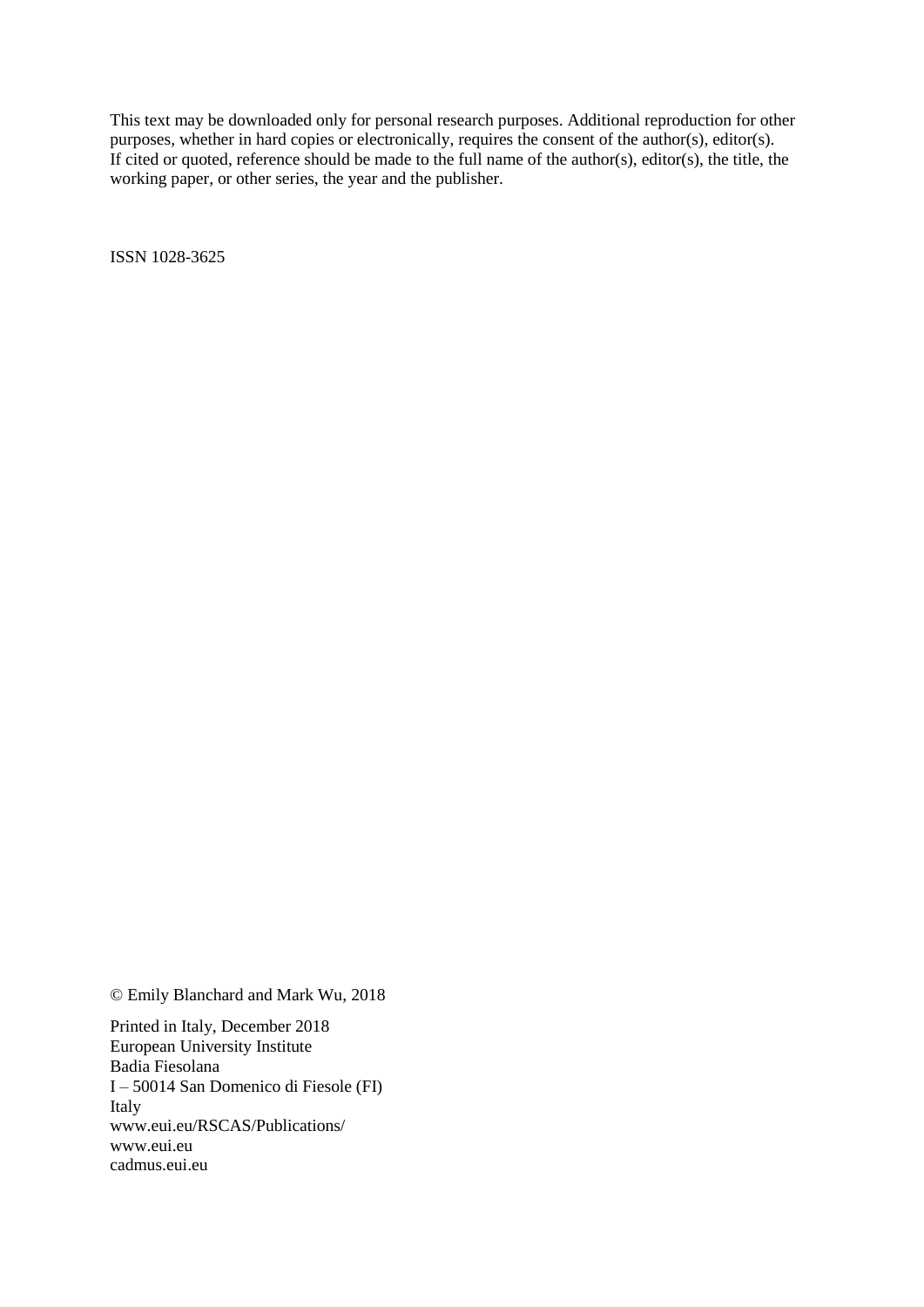## **Robert Schuman Centre for Advanced Studies**

The Robert Schuman Centre for Advanced Studies, created in 1992 and currently directed by Professor Brigid Laffan, aims to develop inter-disciplinary and comparative research on the major issues facing the process of European integration, European societies and Europe's place in 21st century global politics.

The Centre is home to a large post-doctoral programme and hosts major research programmes, projects and data sets, in addition to a range of working groups and ad hoc initiatives. The research agenda is organised around a set of core themes and is continuously evolving, reflecting the changing agenda of European integration, the expanding membership of the European Union, developments in Europe's neighbourhood and the wider world.

For more information: http://eui.eu/rscas

## **The Global Governance Programme**

The Global Governance Programme is one of the flagship programmes of the Robert Schuman Centre. It is a community of outstanding professors and scholars, that produces high quality research and engages with the world of practice through policy dialogue. Established and early-career scholars work on issues of global governance within and beyond academia, focusing on four broad and interdisciplinary areas: Global Economics, Europe in the World, Cultural Pluralism and Global Citizenship.

The Programme also aims to contribute to the fostering of present and future generations of policy and decision makers through its executive training programme: the Academy of Global Governance, where theory and 'real world' experience meet and where leading academics, top-level officials, heads of international organisations and senior executives discuss on topical issues relating to global governance.

For more information: http://globalgovernanceprogramme.eui.eu

The European University Institute and the Robert Schuman Centre are not responsible for the opinions expressed by the author(s).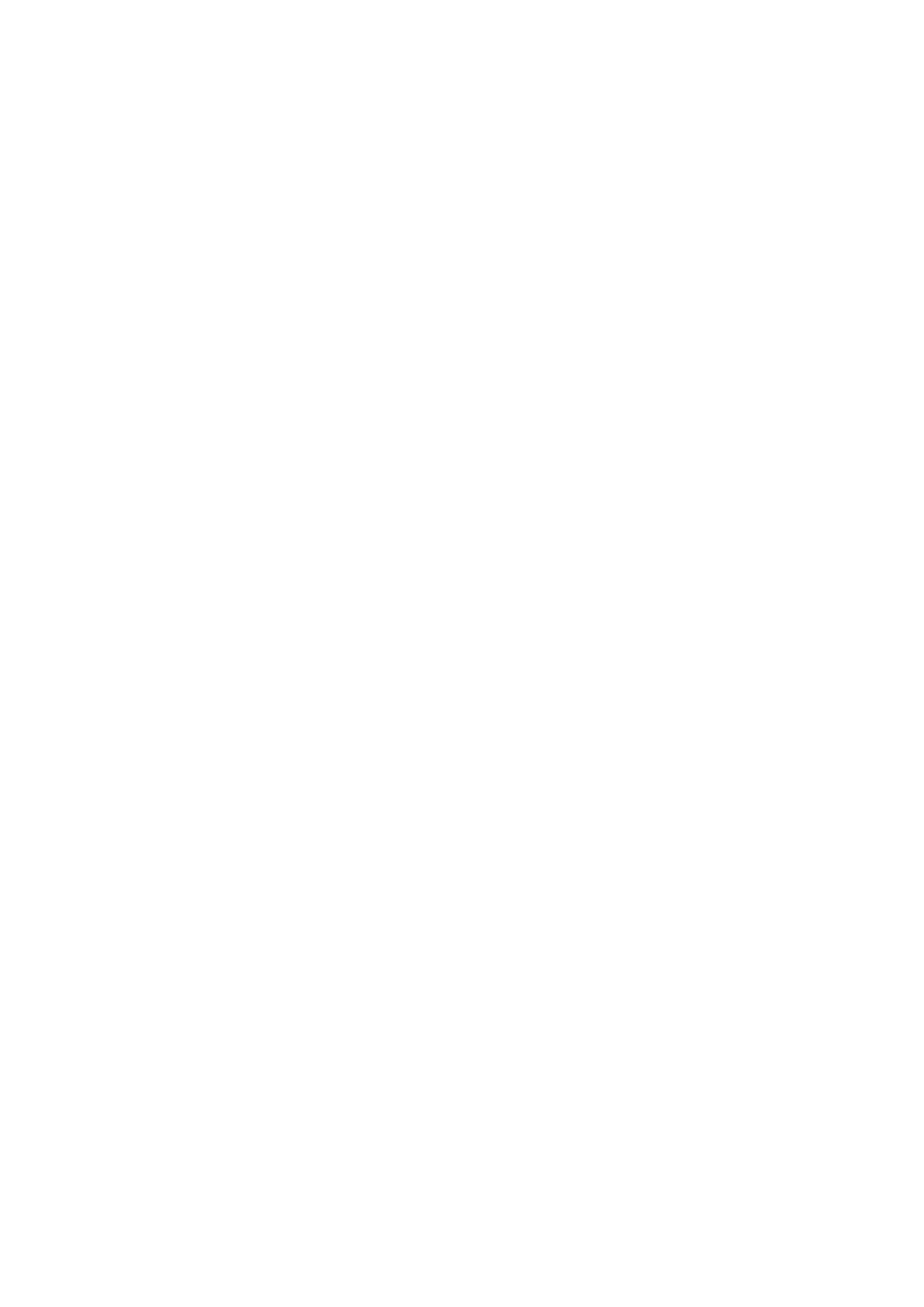#### **Abstract**

Article 6 of the SPS Agreement presents a series of interlinked obligations for importing and exporting countries of diseased agricultural products. The Russia – Pigs dispute raises the question of when an importing country is justified in imposing a ban on products from exporting countries unaffected by the disease, on the basis of the fact that the country is part of the same customs union as another country inflicted with the disease. This Article contends that four distinct classes of cross-border and crossproduct externalities ought to play in an important role when assessing this question in the future. It discusses the possible roles to be played by bilateral, sequential, pass-through, and supply chain externalities in propagating the transmission of agricultural disease across borders through trade.

## **Keywords**

Externalities, Dispute Settlement, SPS, African Swine Flu, Agricultural Disease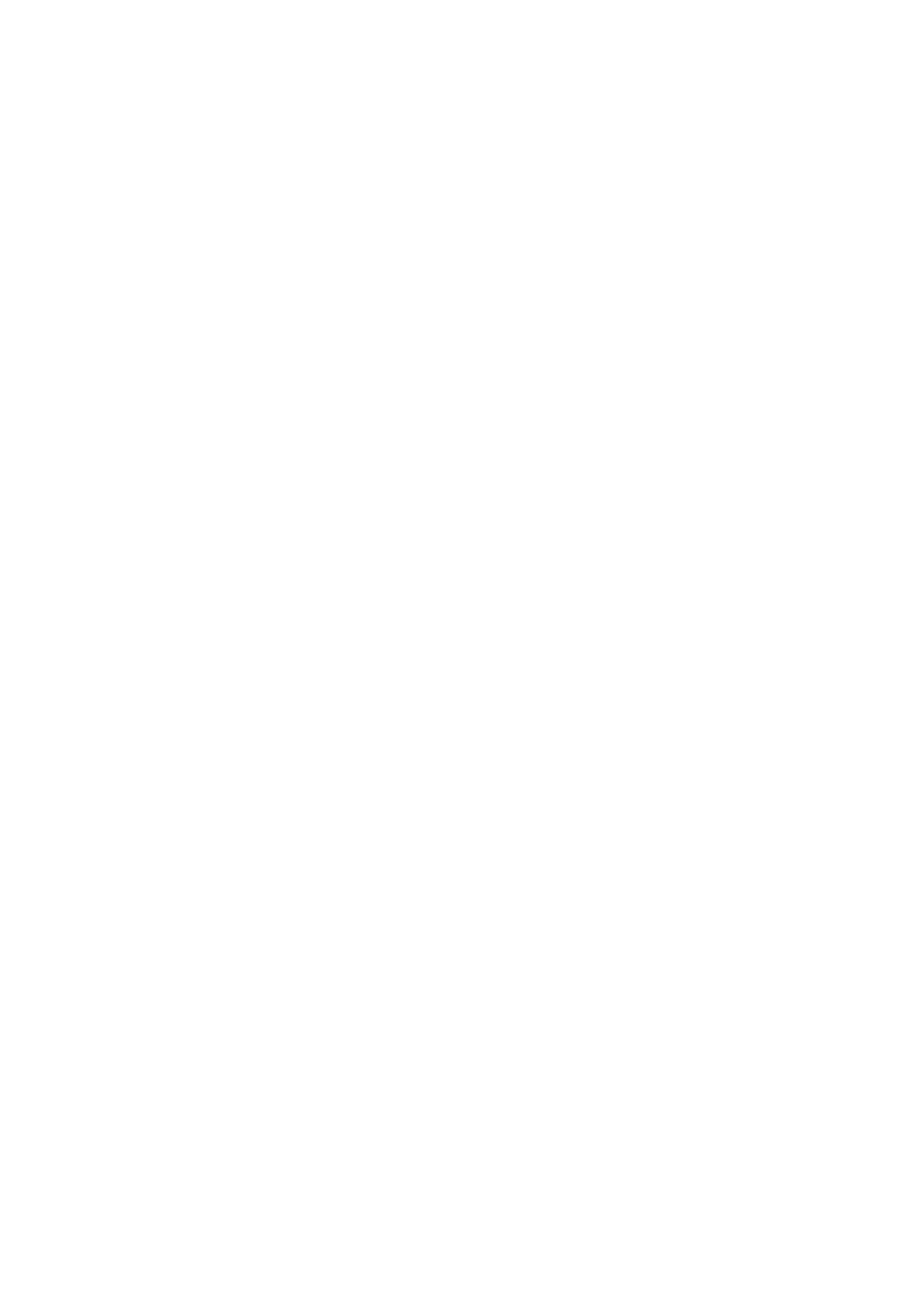#### **1. Introduction\***

l

Among the many sovereign powers that a country retains when it joins the World Trade Organization (WTO) is the right to inspect, regulate, and if necessary ban, the import of diseased agricultural products. Given the importance of agriculture to the economic sustenance of large swaths of the population in many countries, particularly in the developing world, a government has a firm responsibility to ensure that imported agricultural products do not lead to the introduction of pests, which in turn devastate domestic crop or livestock.

However, this power, if left unchecked, can be transformed into a form of protectionism. Suppose an outbreak of an agricultural disease occurs in an exporting country. Can an importing country use this outbreak as justification to ban all imports of the product from the exporting country? Allowing it full discretion to do so might seem excessive. After all, non-diseased versions of the product might also be produced in another part of the exporting country, far away from the outbreak of the disease. On the other hand, under certain circumstances, an absolute ban might make sense, especially if the disease can spread easily and the exporting country has taken inadequate steps to contain the spread of the disease domestically.

To balance this right to regulate and the need to prevent its abuse as a form of disguised protectionism, governments, when signing the WTO Agreements, agreed to the Agreement on Sanitary and Phytosanitary (SPS) Measures. It lays out a series of obligations that both the importing and exporting states must fulfill, when faced with a disease outbreak. In particular, Article 6 discusses a series of obligations necessary to adapt a regulatory measure that deviates from an international standard to fit the circumstances of the disease outbreak, including when the measure ought to be imposed on a more limited regional basis rather than applied to all exports of the given product from the exporting country confronted with the disease.

In recent years, a number of cases concerning diseased agriculture products have surfaced before the Dispute Settlement Body, due to outbreaks impacting avian and swine animals. Many of the countries facing the disease outbreaks have been geographically-large economic entities, such as the United States and European Union. Consequently, these disputes have required that the Appellate Body weigh in on questions concerning adaptation and regionalisation of SPS measures, given that the agricultural exports from the entire economic area may not facing the dangers of agricultural disease.

In *India – Agricultural Products*, the Appellate Body clarified this the obligation of the importing government to adapt and adjust the contours of a SPS measure exists not only at the outset when the measure is adopted; rather, it persists over time as the nature of the agricultural disease evolves, as long as the SPS measure is maintained.<sup>1</sup> But what exactly does this mean? And how does this obligation interface with the concurrent obligation of the exporting country to provide information about the disease over time as well? After all, an importing country relies in part on information provided by the exporting country in order to tailor and adapt its own measure. What if this information from the exporting country is inadequate or incomplete? Can the importing country nevertheless be held in breach?

The latest dispute to highlight these questions is the *Russia – Pigs* case (DS475), a dispute between Russia and the European Union over pork products from regions confronted with possible outbreak of African swine fever (ASF). To prevent the spread of diseased products into its territory, Russia imposed

<sup>\*</sup> For helpful comments and discussion, we thank Maria Alcover, Chad Bown, and the other participants at the 2017 WTO Case Law Conference held at the European University Institute, June 2018.

<sup>1</sup> Appellate Body Report, *India – Measures Concerning the Importation of Certain Agricultural Products*, WT/DS430/AB/R (4 June 2015), para. 5.157. (Appellate Body Report, *India – Agricultural Products*).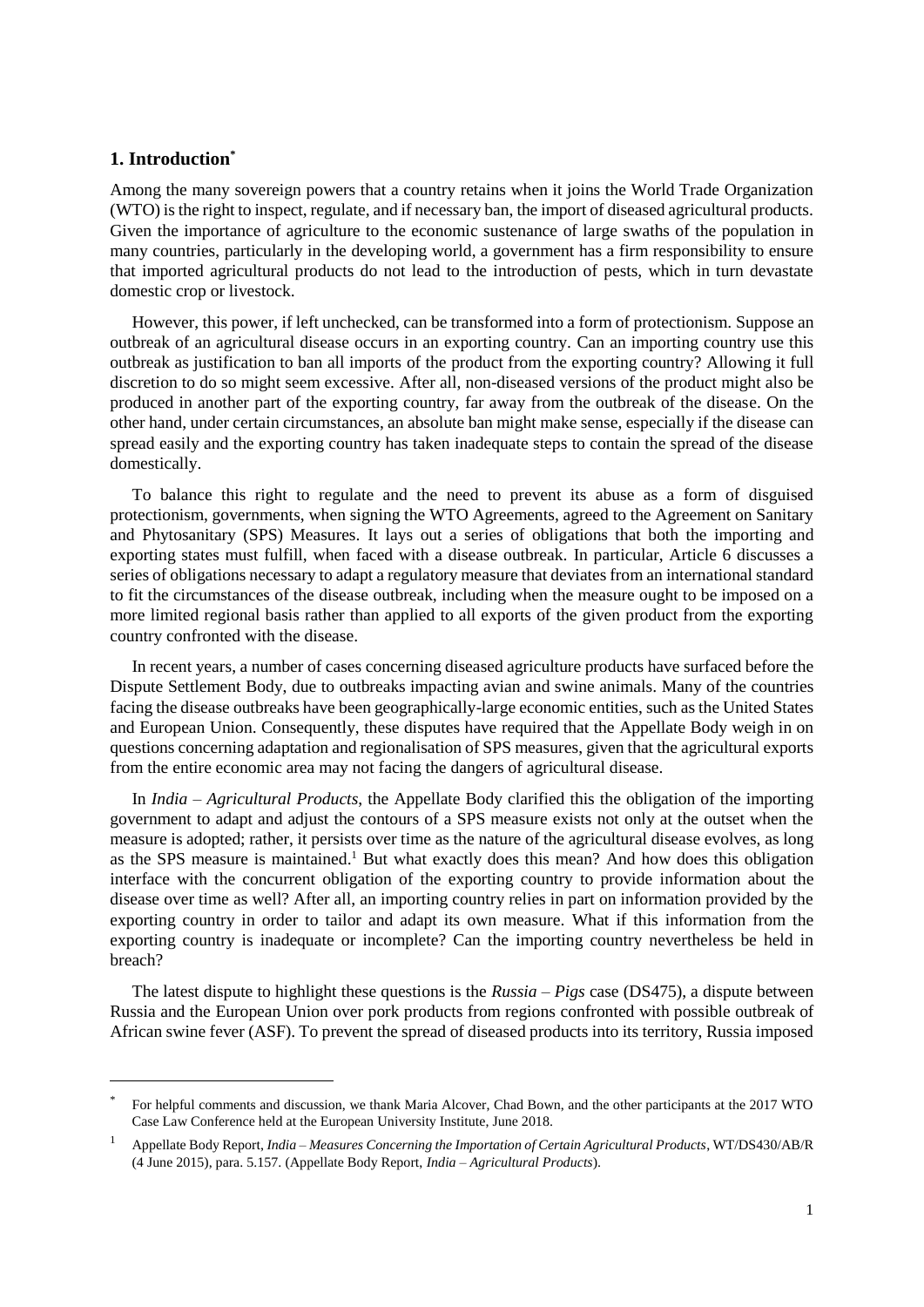an absolute ban on all European pork products. This was despite the fact that several exports were produced in regions far away from the diseased areas. In February 2017, the Appellate Body ruled that Russia's actions violated its WTO obligations.<sup>2</sup>

While the DSB found the Russian Federation to have violated several obligations, this Article focuses on the questions of adaptation and regionalization as required by Article 6 of the SPS Agreement. In particular, it draws attention to how the Appellate Body views the relationship between the various provisions within Article 6 itself.

What makes this set of questions particularly interesting is the fact that Article 6 imposes legal obligations on not only the importing country imposing the SPS measure but also the exporting country. Hence, not only does the WTO member accused of breach have certain legal obligations that it must uphold, so too does its trading partner alleging a claim of breach. How are we to consider the interrelationship between these two sets of obligations? After all, as noted above, the importing member requires information from the exporting member in order to adapt its SPS measures to fit the circumstances at hand.

In *Russia – Pigs*, the Appellate Body went so far as to state that "a panel should conduct a careful case-by-case examination, based on *all relevant circumstances*" <sup>3</sup> before opining on whether an importing state has violated its WTO obligations in light of the actions of the exporting state. But what exactly does this mean? The Appellate Body offers guidance, but it does not exactly answer this question. It only condemns the Panel in this dispute for having done an inadequate job, but leaves it to future jurisprudence to spell out the answer.

This Article picks up from this open question. We argue that considerable attention ought to be given to the risks associated with the potential geographical and cross-sector spread of agricultural disease via third-country trade and supply chain linkages. Using a simple economic framework, we identify four distinct classes of potential negative externalities that may stem from the transmission of agricultural disease: *bilateral externalities*, which are the focus of most existing studies; *sequential* and *pass-through externalities*, which may indirectly transmit disease through ostensibly unaffected third countries; and *supply chain externalities*, which can propagate agricultural disease through backward and forward supply chain linkages across products. Our analysis highlights how potential differences in these transmission mechanisms play an important role in explaining whether or not a far-reaching ban on imports from non-diseased regions or product classes is justified. To the extent that this information is not forthcoming from the exporting member, it will be difficult to expect that an importing member will be able to necessarily adapt or develop a regionalized SPS measure that protects its interests. Therefore, we suggest that future WTO panels, when conducting the required case-by-case analysis of relevant circumstances commanded by the Appellate Body in *Russia - Pigs* ought to pay particular emphasis to these factors.

This Article is organized as follows. Section 2 explains the background facts of the *Russia – Pigs*  dispute. Section 3 then focuses specifically on the law at issue concerning adaptation and regionalization, and discusses how the questions raised in the *Russia – Pigs* dispute are resolved by the Appellate Body. Section 4 then identifies and defines four distinct classes of cross-border and crossproduct externalities associated with trade in agricultural products, and outlines a simple list of guiding questions for consideration in future disputes. Section 5 offers a few concluding thoughts.

<sup>2</sup> Appellate Body Report, *Russian Federation – Measures on the Importation of Live Pigs, Pork and Other Pig Products From the European Union*, WT/DS475/AB/R (23 February 2017). (Appellate Body Report, *Russia – Pigs*).

<sup>3</sup> *Ibid*., para. 5.100.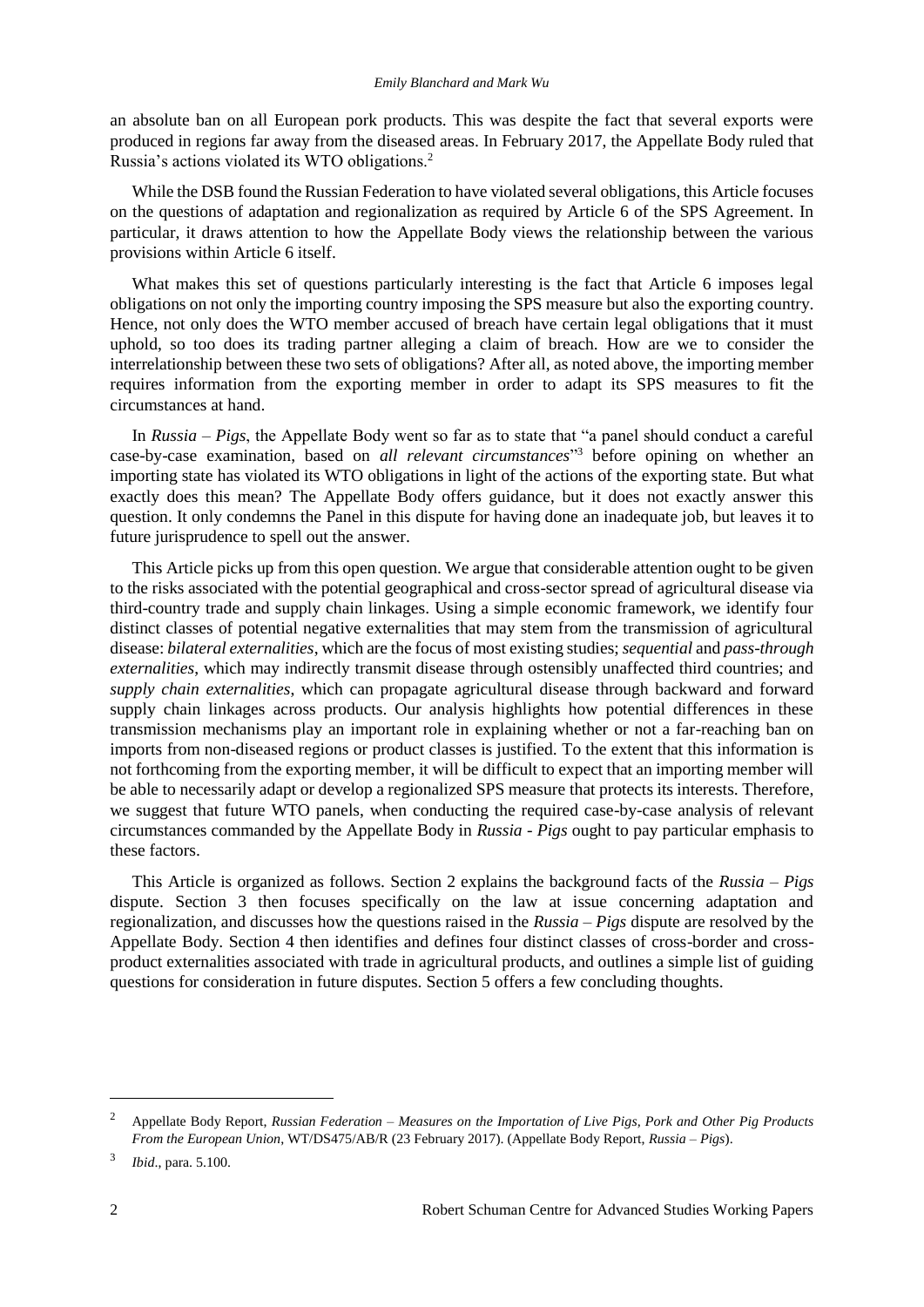## **2. Background**

The recent dispute between Russia and the EU over Russian efforts to contain ASF illustrates the difficult challenges confronting jurists in ascertaining whether a government has imposed an overly excessive SPS measure against imports in an effort to safeguard its domestic agricultural products against a potentially deadly disease.

The disease which Russia sought to contain, ASF, is a highly contagious hemorrhagic disease that impacts pigs, warthogs, European wild boar, and American wild pigs. It is transmitted via the African swine fever virus. The warthog serves as a natural reservoir of the virus, without any sign of the disease, and the virus is found in all body fluids and tissues of infected animals. ASF is spread by soft ticks, biting flies, and other blood-sucking insects. In addition, the disease can also be contracted through direct contact with bodily fluids of infected pigs or ingesting garbage containing unprocessed infected pig products. The impact of infestation varies depending on the virulence of the ASF virus. Severe cases of the disease result in high fever and death in 2-10 days on average, with mortality rates as high as 100%. Other clinical signs associated with the severe form include loss of appetite, depression, respiratory distress, vomiting, bleeding from the nose and rectum, and sometimes diarrhea. Moderately virulent forms of the virus produce less intense systems, but mortality rates can still range from 30-70%. The ASF virus is not a threat to humans. (OIE 2013).

ASF first appeared in 1960 with outbreaks in Spain, Portugal and Sardinia. Severe epidemics have occurred over the years in Brazil, Haiti, and the Dominican Republic. In Europe, ASF was eradicated from Portugal in 1993 and Spain in 1995, but it remains enzootic in Sardinia. Limited outbreaks have also occurred in Belgium and the Netherlands in the mid-1980s, but these were quickly eradicated. (*Ibid.*) Outside of Sardinia, ASF also remains enzootic in most countries in Sub-Saharan Africa.

Given the severe threat to domestic livestock posed by an outbreak of ASF, governments worldwide are keen to contain their spread. Outbreaks of ASF must be reported to the World Organization for Animal Health (OIE). The disease is covered by Chapter 15.1 of the OIE Terrestrial Code. At least one commentator has described ASF as the "most dangerous and emerging swine disease worldwide" due to the lack of any effective vaccine against the disease. (Kolbasov *et al*. 2018: 796).

#### *2.1 Russian Efforts to Contain African Swine Fever*

In 2007, an outbreak of ASF occurred in Georgia. It spread to other nearby countries including Azerbaijan and Armenia. By late 2007, the disease had been introduced to southern Russia; authorities reported five cases of infected boars to the OIE in November-December 2007. While the disease was initially confined to the Caucusus, beginning in 2011, ASF jumped to other parts of western Russia and up as far as the Arctic. The wild boar population, the military supply chain, and the infiltration of cheap infected product in the domestic marketing chain are all believed to be factors which contributed to the disease's spread within Russia. (Dietze *et al*. 2012: 3; Khomenko *et al.* 2013: 1-8) Given the disease's harsh impact, this raised alarm within Russia's veterinary service.

The deteriorating situation in Russia and trans-Caucasian countries raised concerns within the EU that ASF could spread to its territories. As early as 2010, EU officials raised the possibility that live pigs, and particularly wild boar, in the eastern EU member states were vulnerable to infection.<sup>4</sup>

In 2012, ASF was detected in Ukraine. Russian authorities were quick to blame Ukraine's lax transport rules for hand luggage on trains between the two countries for the spread, noting that Ukraine should have adhered to more stringent EU standards. (ter Beek 2012) In 2013, ASF was reported in Belarus, a fellow member of the Eurasian Customs Union (EACU). The Russian Federal Service for

<sup>4</sup> See, for example, the report issued by the EFSA Panel on Animal Health and Welfare (2010) in response to Question No EFSA-Q-2009-00506 posed by the European Commission on African Swine Fever.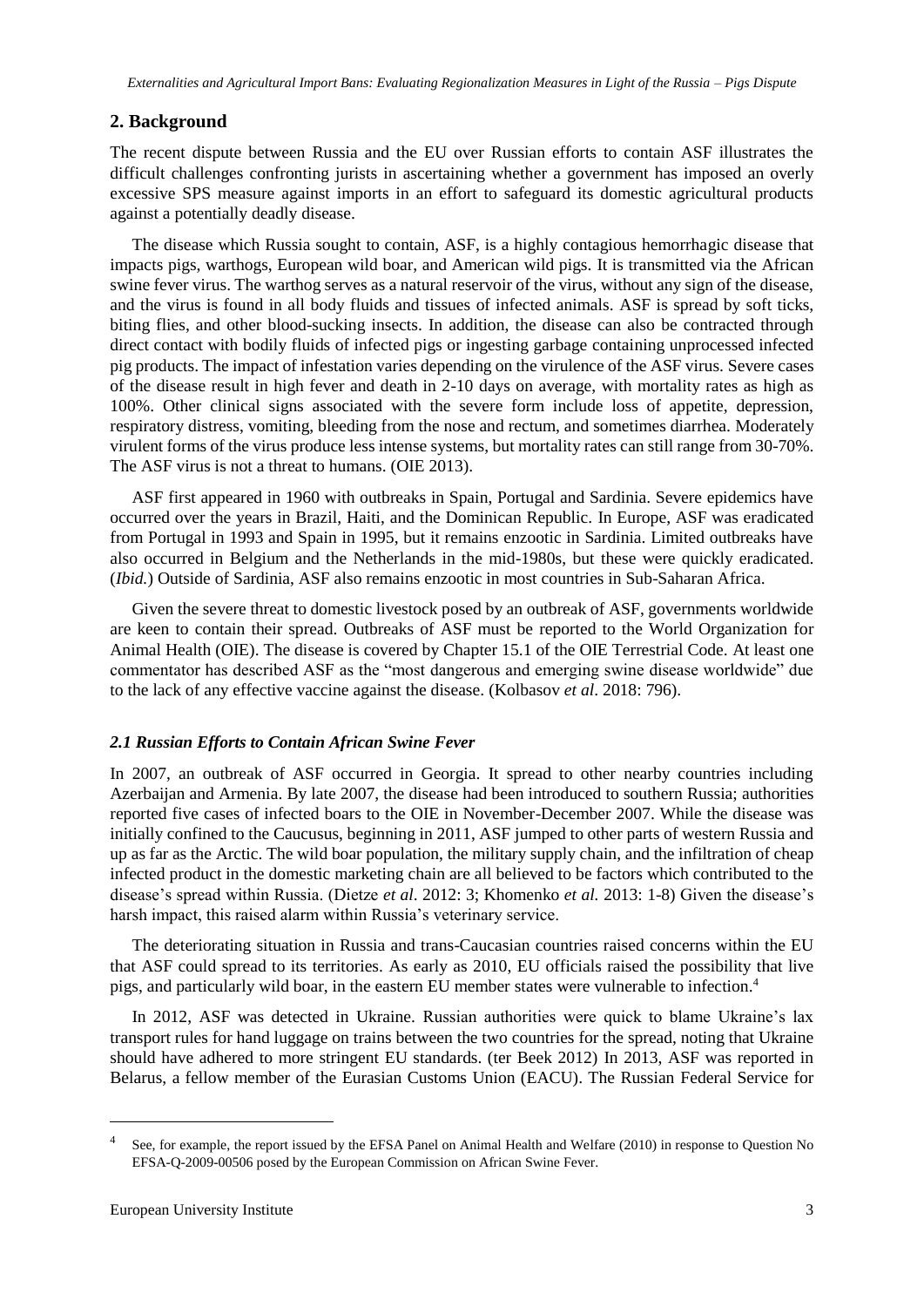#### *Emily Blanchard and Mark Wu*

Veterinary and Phytosanitary Supervision (Rosselkhoznadzor) quickly introduced a temporary ban on pork and pork products from Belarus in line with EACU rules. (Vorotnikov 2013).

Alarmed with the spread of ASF in western Russia and keen to contain its movement northward, Russian authorities once again acted quickly when an outbreak of ASF was reported in Lithuania on 24 January 2014. The next day, they issued an administrative notice announcing a temporary restriction on imports of "live pigs and its genetic material; pork products (which were not heat treated no less than  $72^{\circ}$ C for at least 30 minutes); [and] products from the slaughter of wild boars" from Lithuania.<sup>5</sup> The restriction also extended to "horn-hoofed and leather; intestinal matters; bristles; feed for pigs; hunting trophies, which were not subjected to full taxidermy treatment; [and] previously used equipment for maintenance, transportation, slaughter and cutting of pigs."<sup>6</sup>

Because the WTO litigation occurred in the backdrop of deteriorating tensions between the EU and Russia over Crimea, it is worth noting that Russia's initial actions in curbing European pork imports were not motivated by a desire to retaliate against European sanctions. Instead, its introduction of a temporary ban against pork and pork products from Lithuania were largely in line with its actions following ASF outbreaks in other neighboring countries. The Crimea crisis would not arise until November 2014, well after the bans were already in place.

However, unlike the other neighboring countries with ASF outbreaks (*i.e.*, Georgia, Azerbaijan, Armenia, Belarus, and Ukraine), Lithuania was a member of a customs union to which Russia did not belong, namely the EU. This meant that, in principle, its live pigs, pork, and pork products could flow freely to the other twenty-seven countries. Worried that contaminated Lithuanian pigs, pork, and pork products might have already made its way into the markets of other EU countries, Russian authorities sought to curtail imports of these products from the EU as a whole.

However, unlike the other bans, this was not done through an administrative notice. Instead, on 29 January 2014, Rosselkhoznadzor simply sent a letter to the EU concerning European export certificates. It noted that the certificate contained the phrase "healthy animals grown in farms and/or administrative territories officially free from contagious animal diseases, including African Swine Fever during three years in the whole territory of the EU except Sardinia."<sup>7</sup> Russian authorities requested that "veterinary doctors in the EU Member-States must stop certification" of such exports, or else "products accompany[ing] certificates issued after 27.01.2014 [would be] subject to returns."<sup>8</sup> In other words, Russian authorities sought to deny all European live pigs, pork, and pork products from entering the Russian market on the grounds that its export certificates were no longer accurate.

The following month, ASF spread to yet another EU member state. On 3 February, a wild male boar was found frozen and dead in Poland in an area less than a kilometer away from the Belarus border. Ten days later, a sample was finally collected from the boar (as it had been impossible to do so while it was frozen) and sent for testing. Two days later, a second wild boar was found dead, approximately fifteen kilometers away from the first and three kilometers away from the Belarus border. On 17 February 2014, Polish authorities confirmed that the wild boar had contracted ASF. (Jazdzewski and Popiolek 2014)

<sup>5</sup> See Letter for the Federal Service for Veterinary and Phytosanitary Supervision No. FS-EN-8/1023 as of 25 January 2014, available at [http://www.fsvps.ru/fsvps/download/direction/3116,](http://www.fsvps.ru/fsvps/download/direction/3116) notified to the WTO Committee on Sanitary and Phytosanitary Measures as G/SPS/N/RUS/48 (10 February 2014).

<sup>6</sup> *Ibid*.

<sup>7</sup> Panel Report, *Russian Federation – Measures on the Importation of Live Pigs, Pork and Other Pig Products From the European Union*, WT/DS475/R (19 August 2016), paras. 2.9 and 7.200. (Panel Report, *Russia – Pigs*).

<sup>8</sup> *Ibid*., para. 2.9.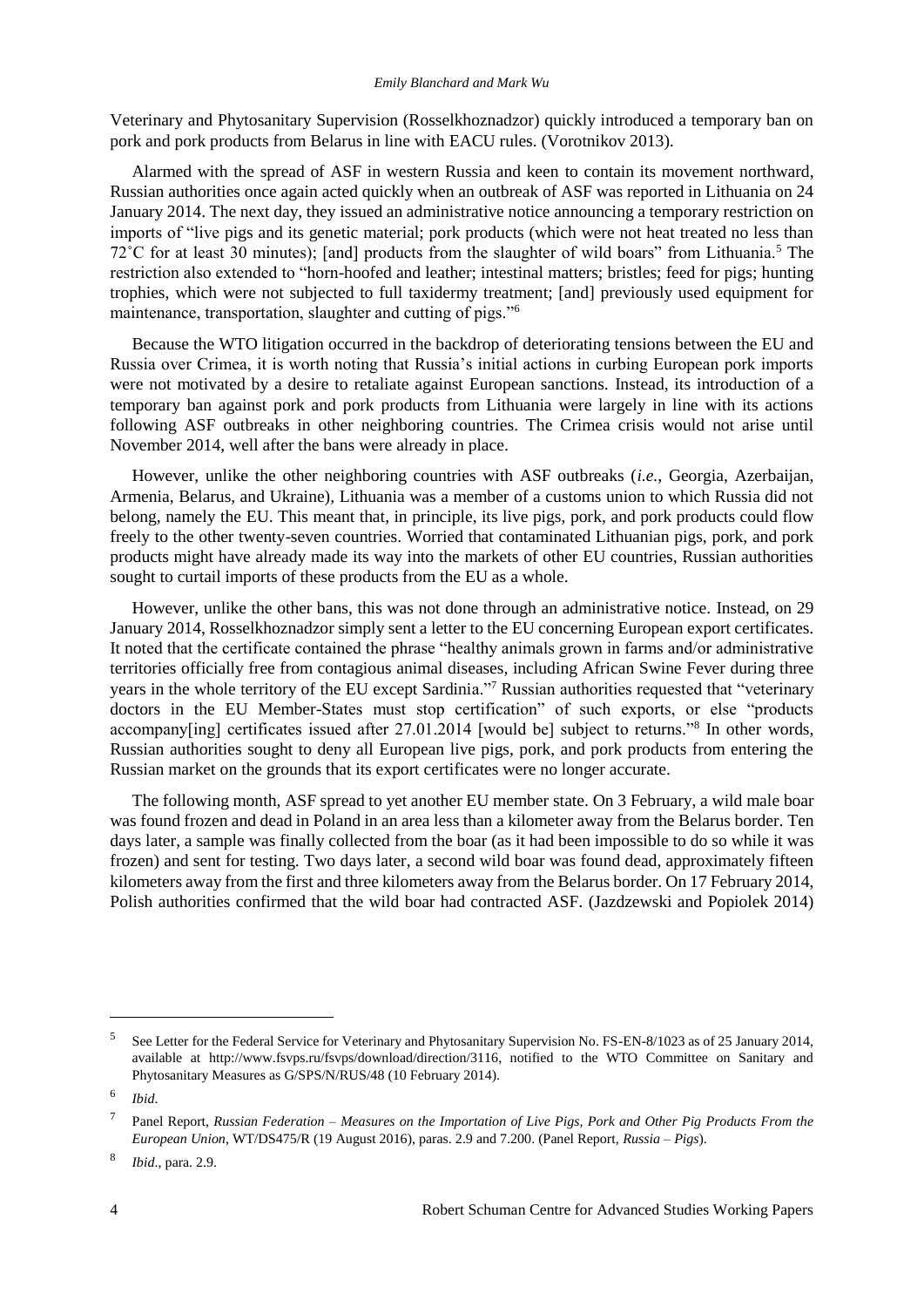Russian authorities then issued an administrative notice on 27 February 2014 proclaiming a temporary ban on the same range of Polish exports as that which applied to Lithuania.<sup>9</sup>

On 2 April 2014, Russian authorities announced that they would expand the import restrictions to include processing products containing pork from Lithuania and Poland.<sup>10</sup> An exclusion would apply to ready-to-use feed for cats and dogs which underwent heat treatment.<sup>11</sup> Russia promptly reported each of the specific administrative notices imposing import restrictions against Lithuanian and Polish products to the WTO.

In late June 2014, a wild boar infected with ASF was found in Latvia, close to the Belarussian border. The outbreak quickly spread northward. (Ojsevskis *et al*. 2016) On 2 September 2014, the first wild boar infected with ASF was discovered in southern Estonia near the Latvian border; a second ASFpositive wild boar was found a week later in a different county also bordering Latvia. On 14 September 2014, Estonian officials also reported finding an ASF-positive wild boar in northeastern Estonia in a county bordering Russia. (Nurmoja *et al*. 2017) Russian authorities promptly enacted import restrictions against Latvian and Estonian products, similar to those applied against Lithuanian and Polish products.<sup>12</sup>

Despite these severe import restrictions, ASF has continued to spread in Russia. By 2017, outbreaks have been reported in places as far east as the Irkutsk region in Siberia. (Kolbasov 2018) Overall, ASF had a devastating impact on small-scale pig farmers in rural Russia. Rosselkhoznadzor reports that for the period of 2007-17, Russia has experienced more than 1,000 outbreaks spanning across 46 different regions, leading to the death or slaughter of over 800,000 domesticated pigs. Production of backyard swine industry has declined by almost half, from 1,119 tons of pork in 2007 to 608 tons in 2017. (Kolbasov et al., 2018: 796). However, the ASF epidemic so far has managed to avoid impacting largescale industrialized Russian pig farms.

Since 2014, ASF has also spread within the EU itself. In 2017, ASF was detected in two wild boars in the Czech Republic, about 400 kilometers from the nearest infected population at the time and demonstrating the disease's westward spread. (Mueller 2017; Stokstad 2017) ASF cases were also reported among backyard domestic pigs in Romania. (Marinas 2017) Hence, Russian authorities are not alone in dealing with a gradually-worsening crisis. The struggle of veterinary services worldwide has been to take measures necessary to curb the speed and scale of the disease's spread.

Given the potentially devastating consequences of ASF, there is no doubt that a sovereign government retains the right to take action to prevent its spread. However, when it comes to taking action against imports from an infested country, the question is whether the actions taken are in line with what is required or excessive. It is on these questions that the EU and Russia disagree.

#### *2.2 Economic Impact of ASF and Russian Trade Restrictions*

While the European ASF outbreak and subsequent trade restrictions had a powerful effect on the pattern of trade in swine and pork products, there was little discernable change in pork consumption over the same time frame.

<sup>9</sup> See Letter for the Federal Service for Veterinary and Phytosanitary Supervision No. FS-NV-8/2972 as of 27 February 2014, available at [http://www.fsvps.ru/fsvps/download/direction/4035,](http://www.fsvps.ru/fsvps/download/direction/4035) notified to the WTO Committee on Sanitary and Phytosanitary Measures as G/SPS/N/RUS/49 (4 March 2014).

<sup>&</sup>lt;sup>10</sup> See Letter for the Federal Service for Veterinary and Phytosanitary Supervision No. FS-EN-8/5081 as of 2 April 2014, available at [http://www.fsvps.ru/fsvps/laws/3874.html,](http://www.fsvps.ru/fsvps/laws/3874.html) notified to the WTO Committee on Sanitary and Phytosanitary Measures as G/SPS/N/RUS/48/Add.2 (4 April 2014) and G/SPS/N/RUS/49/Add.1 (4 April 2014).

<sup>11</sup> *Ibid*.

<sup>&</sup>lt;sup>12</sup> See Letter for the Federal Service for Veterinary and Phytosanitary Supervision No. FS-NF-8/11315 as of 27 June 2014, available at [http://www.fsvps.ru/fsvps/laws/3918.html,](http://www.fsvps.ru/fsvps/laws/3918.html) notified to the WTO Committee on Sanitary and Phytosanitary Measures as G/SPS/N/RUS/64 (16 July 2014).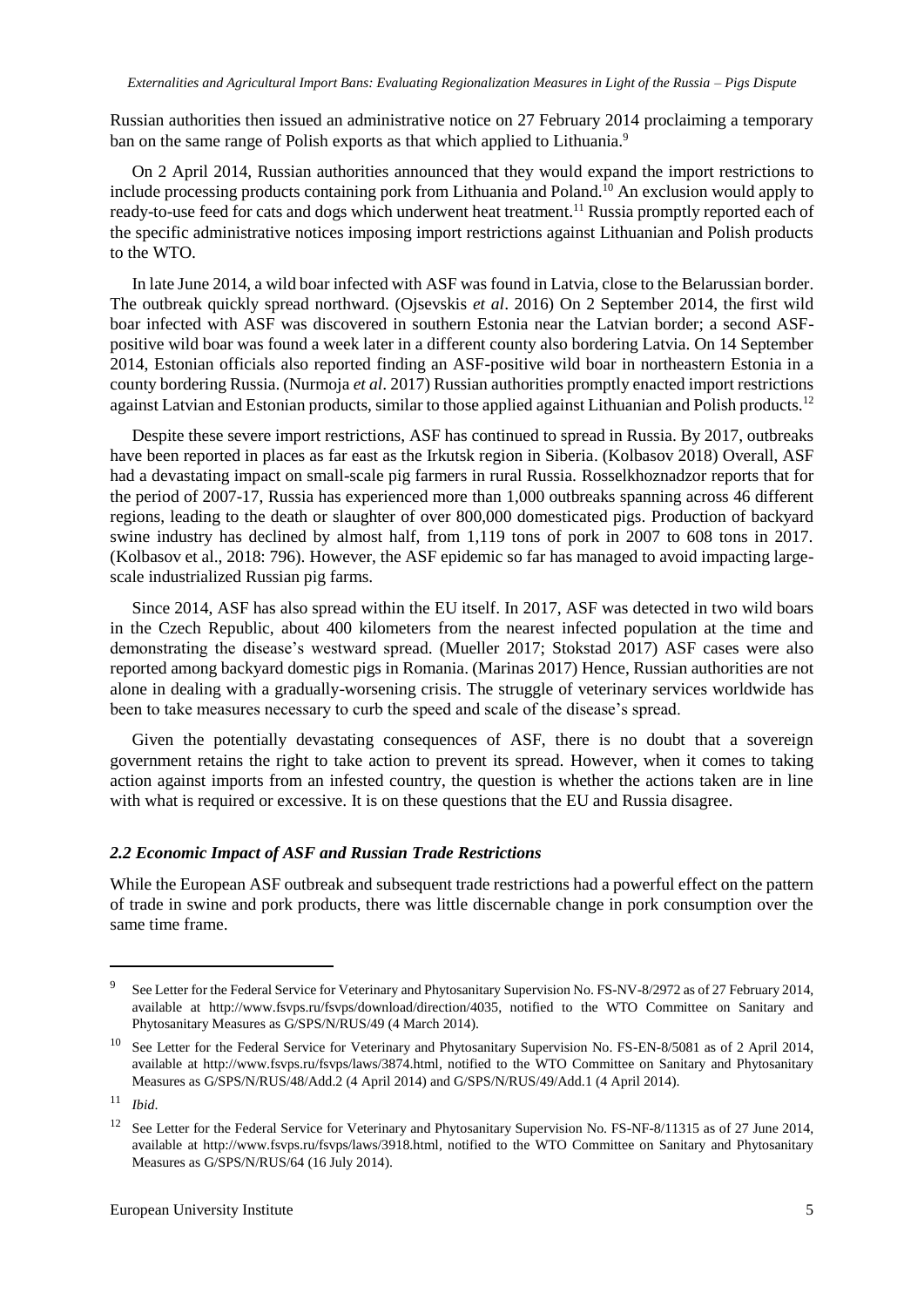#### *Emily Blanchard and Mark Wu*

According to data collected by the OECD (2018), consumption of pork in Russia fell somewhat as the dispute unfolded, but the quantitative effects on consumption were decidedly modest. As shown in Figure 1, Russian per capita pork consumption reached its lowest level in 2014, but even then the decline marked less than a 3% drop from 2012 consumption levels. By 2016, Russian consumption had surpassed 2012 levels. Meanwhile, European per capital pork consumption increased very slightly after 2012 (marking less than a 1% gain in 2014 relative to 2012) and remained steady thereafter.



Data on trade patterns from UN Comtrade<sup>13</sup> tell a different story in Figure 2. The ASF outbreak and subsequent trade restrictions coincided with a marked change in imports and exports of swine and pork products in Europe and in Russia. Exports of swine and pork fell precipitously after 2012 for many of the European countries directly impacted by ASF. Consistent with the timing of initial ASF outbreaks, pork exports fell first in Belarus and Ukraine starting in 2013, followed by a sharp decline in exports from Poland and the Baltics in the subsequent year.<sup>14</sup> In contrast, Russian exports of swine and pork products rose over the same period, increasing modestly from 2012 to 2015 and surging then rapidly thereafter; by 2017, Russian swine and pork exports were more than 25-times higher than their 2007 pre-ASF levels, constituting an important commercial export for Russia's farmers.

l

<sup>&</sup>lt;sup>13</sup> "UN Comtrade" refers to the United Nations Commodity Trade Statistic Database: [https://comtrade.un.org;](https://comtrade.un.org/) trade data include live swine and pork products, HS codes 0103, 0203, 020630, 160249, 160241, 160242.

<sup>&</sup>lt;sup>14</sup> Exports from Armenia, Azerbaijan, and Georgia were sufficiently small over this time period (averaging less than \$1000; \$80,000; and \$250,000 per year, respectively) that they are not included in this graph.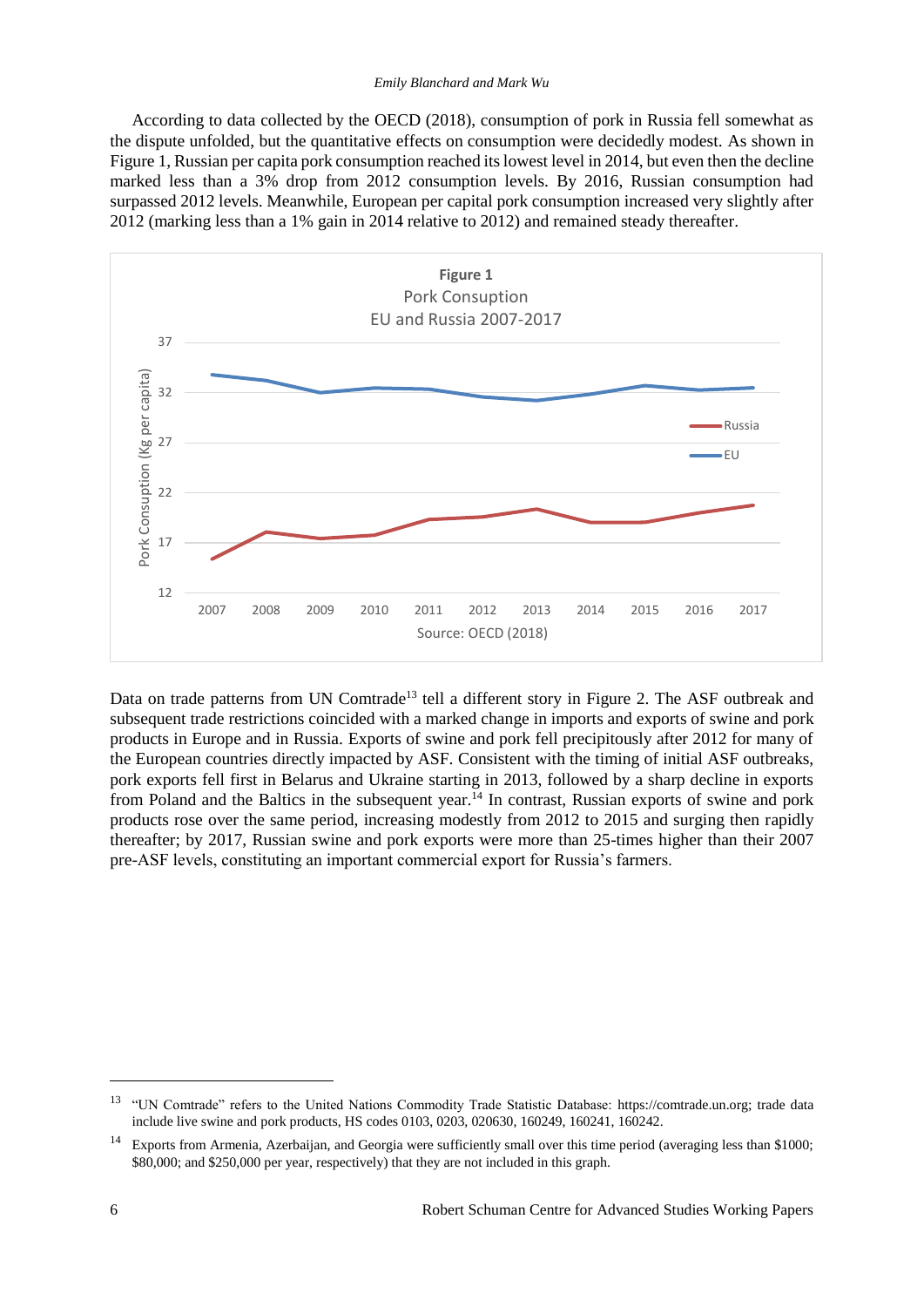

*Externalities and Agricultural Import Bans: Evaluating Regionalization Measures in Light of the Russia – Pigs Dispute*

During the same time period, Russian imports of swine and pork products plummeted. The timing of the 2012 outbreaks is clearly seen in Figure 3, where Russia's imports of affected products decline precipitously after 2012. As noted above, the initial change in Russia's exports of the same products was modest before 2015, after which exports surged

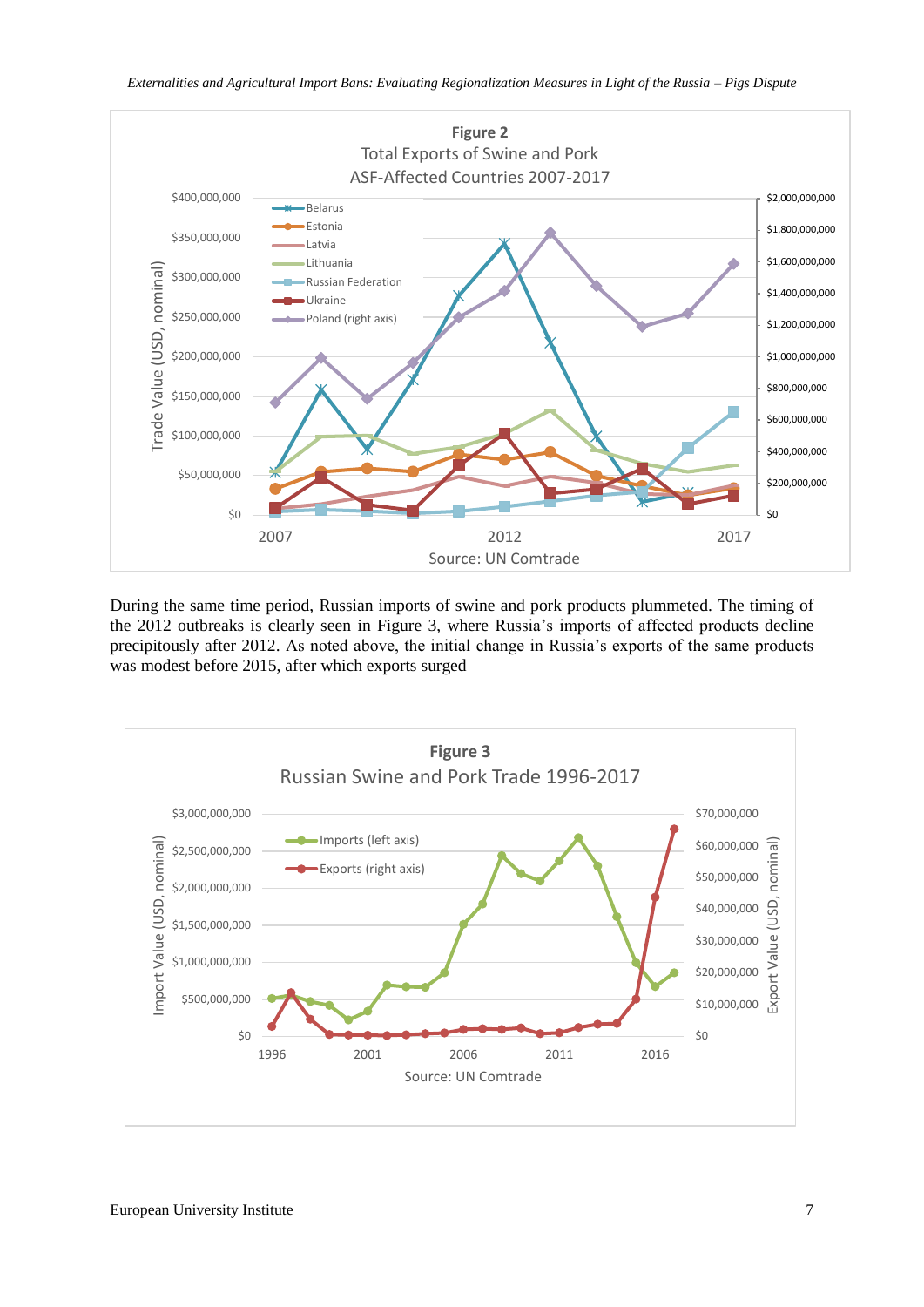The composition of Russia's imports also changed dramatically after 2012. Figure 4 presents data from Russia's top 5 suppliers of imported swine and pork products between 2007 and 2017. Until 2013, the EU dominated the Russian swine and pork import market. Following the imposition of ASF sanctions in 2014, Russian imports from Europe collapsed, while Russian imports from Brazil and Chile briefly rallied in their place before falling to pre-ASF levels by 2016, when Russian imports of swine and pork products reached their lowest level.



Finally, Figure 5 shows that the sudden decline in EU exports of swine and pork products to Russia in 2014 had a modest, short-lived effect on Europe's worldwide exports of those products. Before 2014, the total worldwide EU exports of swine and pork products had increased steadily and in parallel with EU exports to Russia in particular. In 2014, EU exports to Russia plummeted, as noted above, but the overall effect on EU exports of those same products to the world was limited, and by 2016, total worldwide EU exports of swine and pork products had surpassed 2013 levels, as European swine farmers and pork producers found other buyers outside Russia.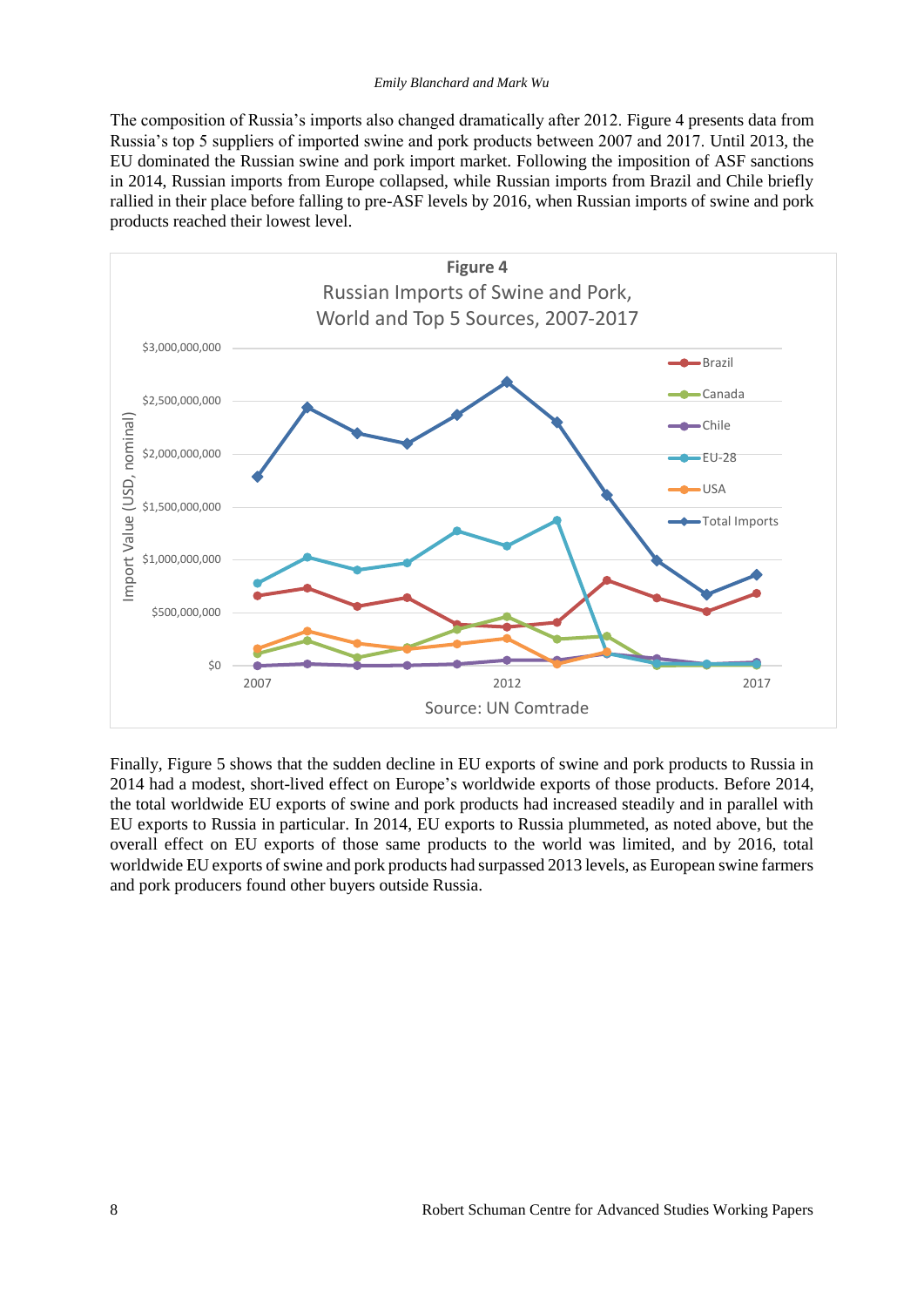

#### *2.3 WTO Challenge and Panel Ruling*

On 14 April 2014, the European Union filed a complaint alleging that Russia's actions violated several of its WTO commitments. The EU highlighted that its authorities had promptly provided Russian authorities with all requested relevant information to highlight EU efforts to separate the non-affected areas from affected areas (*i.e.*, regionalization) in an effort to maintain the veracity of its export certificates. Moreover, the EU pointed out that Russian authorities had accepted the regionalization efforts from Ukraine and Belarus, thereby resulting in less favorable discriminatory treatment for EU member states.

Specifically, the EU alleged that Russia violated numerous Articles of the SPS Agreement, namely Articles 2.2, 3.1-3.3, 5.1-5.5, 6.1-6.3, 7 and 8 as well as Annexes B and C. Following unsuccessful consultations, a Panel was requested in June 2014 and composed in October 2014. Soon thereafter, Russia annexed the Crimea, leading to heightened tensions between Russia and the EU. Litigation proceeded against this backdrop, with the Panel report issued to the parties in April 2016 and circulated in August 2016.

On numerous counts, the Panel sided with the EU. In assessing these claims, the Panel found that all of the alleged measures, including the EU-wide ban, constituted SPS measures attributable to Russia.<sup>15</sup> It then concluded that neither the EU-wide ban nor the import bans specific to the four affected EU countries (Estonia, Latvia, Lithuania, and Poland) were "based on" relevant international standards, with the exception of bans of imports from Latvia for non-treated products, in violation of Article 3.1.<sup>16</sup> The Panel similarly concluded that the import bans applicable to the four countries also do not "conform to" international standards, in violation of Article 3.2.<sup>17</sup>

<sup>15</sup> Panel Report, *Russia – Pigs*, paras. 7.220 & 7.237.

<sup>16</sup> *Ibid*, paras. 7.494, 7.900, 7.1037, and 7.1040.

<sup>17</sup> *Ibid*, para. 7.890.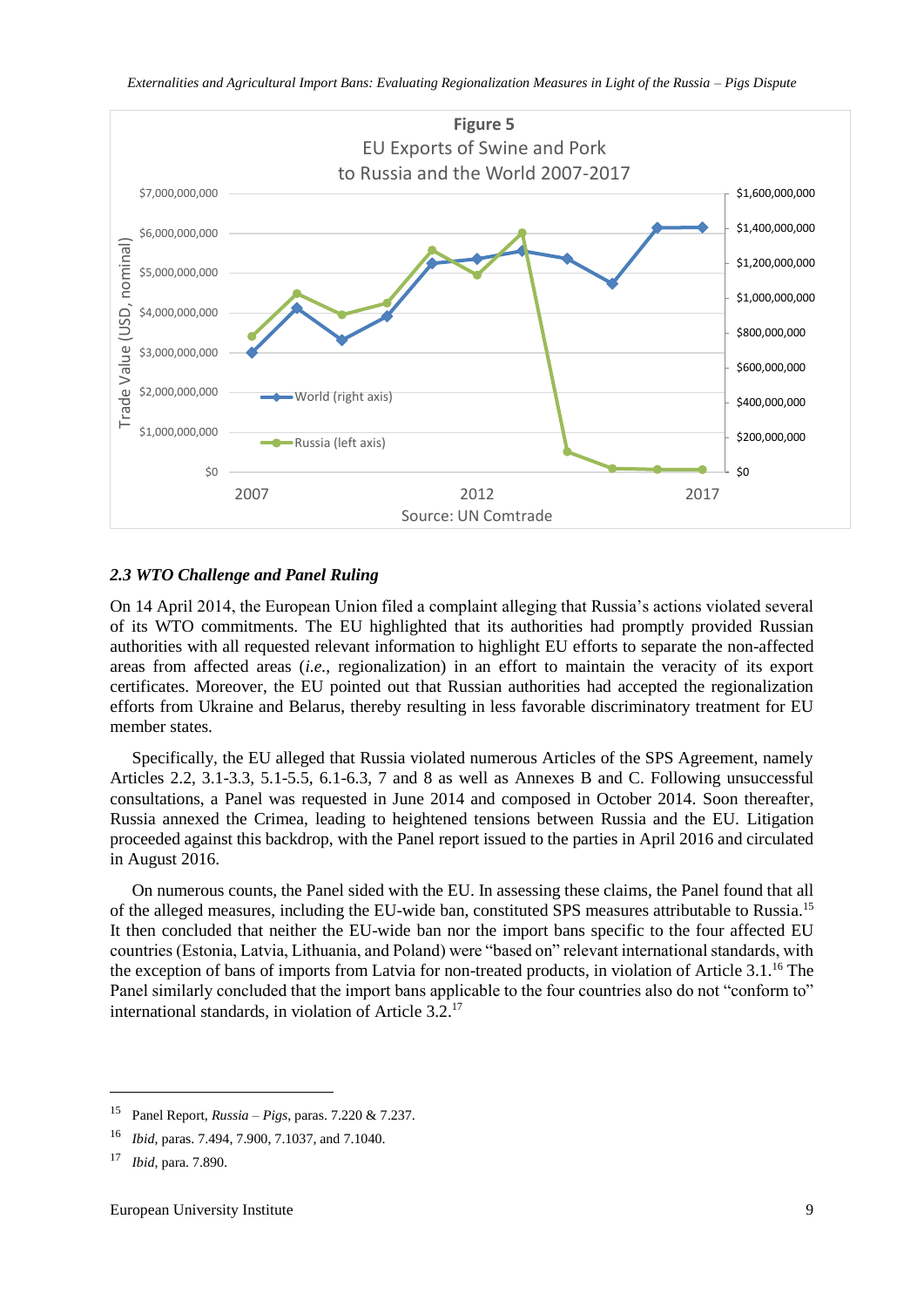#### *Emily Blanchard and Mark Wu*

With regards to all measures, the Panel concluded that Russia had sufficient scientific evidence to conduct a risk assessment. Therefore, they could not fall under the scope of Article 5.7, applicable to temporary precautionary measures.<sup>18</sup> Because Russia did not base them on a risk assessment, the Panel held that Russia violated Articles 2.2, 5.1, and 5.2.<sup>19</sup> Furthermore, Russia violated Article 5.3 by failing to take into account the relevant economic factors<sup>20</sup> and Article 5.6 because it was more trade restrictive than necessary to achieve Russia's appropriate level of protection.<sup>21</sup> The Panel also held that in most instances, Russia's measures violated Article 2.2 because it is applied beyond the extent necessary to protect animal life or health.<sup>22</sup> However, with respect to the EU's claims concerning Russia's ban on non-treated products from Latvia, the Panel declined to rule on this particular claim, finding that the EU had failed to make a *prima facie* case that its proposed alternative measures are significantly less trade restrictive.<sup>23</sup>

The Panel further ruled that Russia's measures violated Article 2.3 because they arbitrarily and unjustifiably discriminate between WTO members where identical or similar measures prevail.<sup>24</sup> It also held that Russia's measures constitute a disguised restriction on trade.<sup>25</sup>

Finally, we turn to the questions of whether Russia's SPS measures are properly adapted in response to EU efforts to engage in regionalization (*i.e.*, separate exports from non-ASF areas from ASF-affected areas). The Panel held that Russia's process for consideration of the EU's request for recognition of ASF-free areas violated Article 8 and Annex C because the information request extended beyond what was necessary and its procedures were not conducted expeditiously.<sup>26</sup> Turning then to the Article 6 claims, the Panel held that the EU objectively demonstrated that the EU areas outside of the four ASFaffected countries were ASF-free and likely to remain so in conformance with its obligations under Article 6.3.<sup>27</sup> It also held that the EU similarly demonstrated this to be the case for non-ASF areas of Estonia, Lithuania, and Poland, but not Latvia.<sup>28</sup> The Panel held that Russia did not violate Article 6.2 because it did recognize the concept of ASF-free areas. However, Russia failed to adapt its measures in response to the information provided by the EU, resulting in a violation of Article  $6.1<sup>29</sup>$ 

Soon after the final Panel report was circulated, both the EU and Russia announced their intention to appeal. Both parties filed notices in late September 2016.<sup>30</sup> As an aside, the Appellate Body is to be commended for deciding this appeal expeditiously, within the deadline of 90 days as stipulated in the Dispute Settlement Understanding. The final AB report was circulated in February 2017, less than five months after the notice was filed, and adopted on 21 March 2017.

- <sup>19</sup> *Ibid*, paras. 7.714, 7.719, 7.1194, & 7.1198.
- <sup>20</sup> *Ibid*, paras. 7.776 & 7.1208.
- <sup>21</sup> *Ibid*, paras. 7.834 & 7.1245-7.1246.
- <sup>22</sup> *Ibid*, paras. 7.846 & 7.1254.
- <sup>23</sup> *Ibid*, para. 7.1246.

 $\overline{a}$ 

- <sup>24</sup> *Ibid*, para. 7.1362.
- <sup>25</sup> *Ibid*, para. 7.1392.
- <sup>26</sup> *Ibid*, paras. 7.571, 7.591, & 7.1109.
- <sup>27</sup> *Ibid*, para. 7.456.
- <sup>28</sup> *Ibid*, paras. 7.379 & 7.925.
- <sup>29</sup> *Ibid*, paras. 7.484 & 7.1028.

<sup>18</sup> *Ibid*, paras. 7.675, 7.707, 7.1155, & 7.1188.

<sup>30</sup> Notification of an Appeal by the Russian Federation, *Russian Federation – Measures on the Importation of Live Pigs, Pork and Other Pig Products From the European Union*, WT/DS475/8 (8 September 2016); Notification of an Other Appeal by the European Union, *Russian Federation – Measures on the Importation of Live Pigs, Pork and Other Pig Products From the European Union*, WT/DS475/9 (30 September 2016).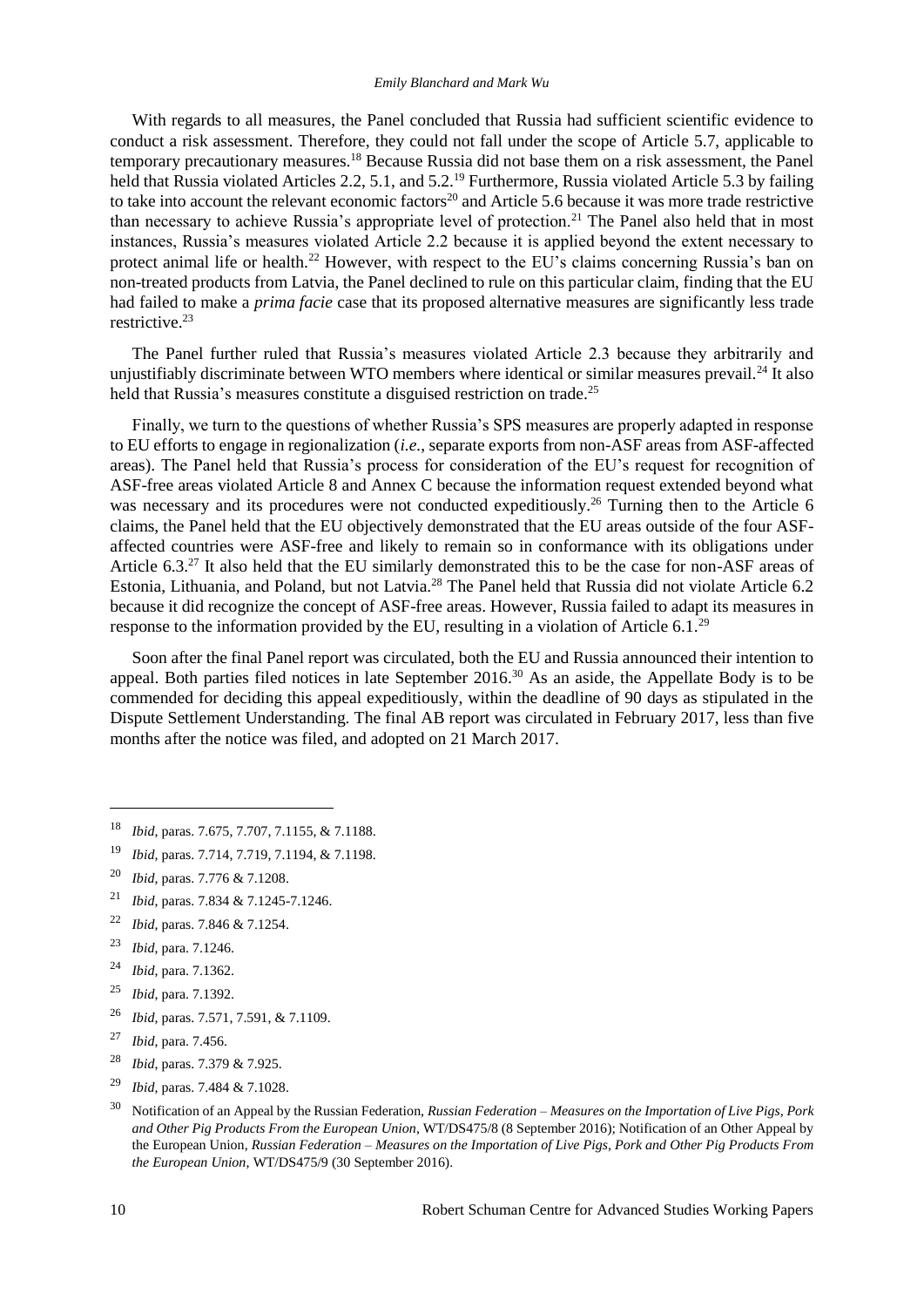## **3. The Key Legal Controversy: Adaptation and Regionalization of SPS Measures**

Both Russia and the EU concentrated their appeals on questions pertaining to Article 6 of the SPS Agreement. Russia challenged the Panel's ruling that the EU had complied with its obligations under Article 6.3 and that it had violated Article 6.1. The EU, on the other hand, contested the Panel's ruling that Russia did not violate Article 6.2.

## *3.1 The Applicable Law*

Article 6 of the SPS Agreement presents a set of interlinked obligations for both the importing and exporting countries. The first two paragraphs require that the importing country tailor its SPS measure to fit the particular circumstances of the outbreak. In other words, the importing country cannot just reflexively impose an outright ban. Rather it must consider the specific conditions within both its own territory as well as that of the exporting country, taking specific delineated factors into account. Specifically, the law reads as follows:

- 1. Members shall ensure that their sanitary or phytosanitary measures are adapted to the sanitary or phytosanitary characteristics of the area – whether all of a country, part of a country, or all or parts of several countries – from which the product originated and to which the product is destined. In assessing the sanitary or phytosanitary characteristics of a region, Members shall take into account, *inter alia*, the level of prevalence of specific diseases or pests, the existence of eradication or control programmes, and appropriate criteria or guidelines which may be developed by the relevant international organizations.
- 2. Members shall, in particular, recognize the concepts of pest- or disease-free areas and areas of low pest or disease prevalence. Determinations of such areas shall be based on factors such as geography, ecosystems, epidemiological surveillance, and the effectiveness of sanitary or phytosanitary controls.

However, the drafters of the SPS Agreement also recognized that the ability of the importing government to adapt its SPS measure to the conditions are contingent, in part, on information provided by the exporting country. Thus, WTO law also imposes requirements on the exporting member, which reads as follows:

3. Exporting Members claiming that areas within their territories are pest- or disease-free areas or areas of low pest or disease prevalence shall provide the necessary evidence thereof in order to objectively demonstrate to the importing Member that such areas are, or are likely to remain, pest- or disease-free areas or areas of low pest or disease prevalence, respectively. For this purpose, reasonable access shall be given, upon request, to the importing Member for inspection, testing and other relevant procedures.

The definitions of what constitutes "pest- or disease-free areas" or "areas of low pest or disease prevalence" are then set forth in Annex A(6) and A(7) of the SPS Agreement respectively.

In *India – Agricultural Products*, the Appellate Body opined on the relationship between the respective obligations set forth in the various paragraphs of Article 6. Recognizing that there is "no explicit conditional linkage linking Article 6.1 and 6.3," the Appellate Body nevertheless emphasized the need for Article 6.1 to read in conjunction with the remainder of Article 6.<sup>31</sup> Specifically, the Appellate Body noted the following:

"[A]n exporting Member claiming, for example, that an importing Member has failed to determine a specific area within that exporting Member's territory as "pest- or disease-free" – and ultimately adapt its SPS measures to that area – will have difficulties succeeding in a claim that the importing

<sup>31</sup> Appellate Body Report, *India – Agricultural Products*, para. 5.155.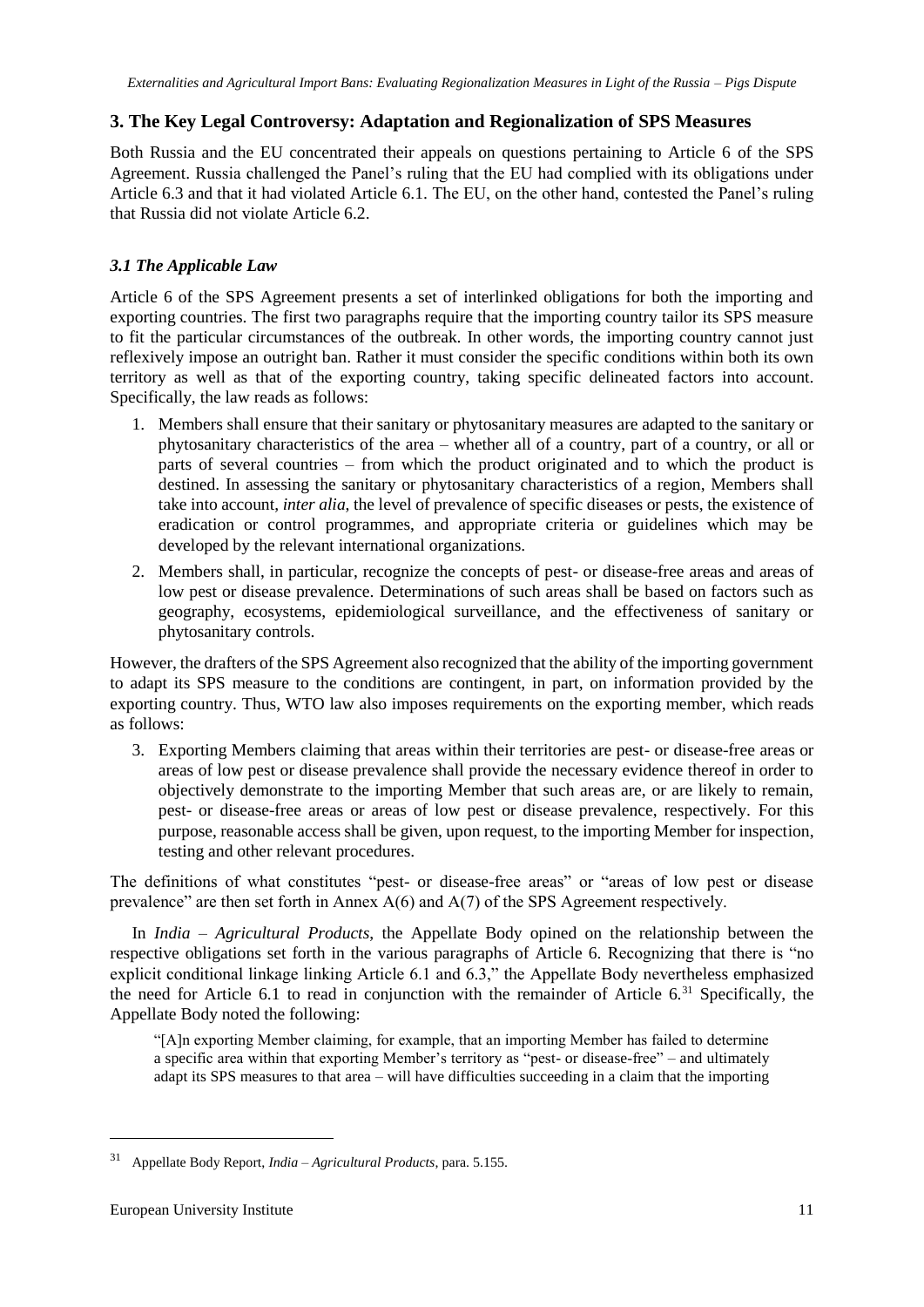Member has thereby acted inconsistently with Articles 6.1 or 6.2, unless that exporting Member can demonstrate its own compliance with Article 6.3.

This is not to suggest . . . that a Member adopting or maintaining an SPS measure can *only* be found to have breached the obligation in the first sentence of Article 6.1 after an exporting Member has made the objective demonstration provided for in Article 6.3. Indeed . . . even in the absence of such objective demonstration by an exporting member, a Member may still be found to have failed to ensure that an SPS measure is adapted to regional conditions within the meaning of Article 6.1 in a situation where, for example, the concept of pest- and disease-free areas is relevant, but such Member's regulatory regime precludes the recognition of such concept. Moreover, . . . pest- or disease-free areas and areas of low pest or disease prevalence, which are specifically addressed in Articles 6.2 and 6.3, are only a subset of the SPS characteristics that may call for the adaptation of an SPS measure pursuant to the first sentence of Article 6.1. We also observe that Article 6.1 expressly identifies 'criteria or guidelines' developed by relevant organizations as relevant for the assessment of the SPS characteristics of regions, which suggests that, under certain circumstances, the adaptation of an SPS measure to regional SPS characteristics may be accomplished by taking into account relevant criteria and guidelines developed by such organizations, if any. Finally we recall that the overarching requirement under Article 6.1 to ensure the adaptation of SPS measures is an ongoing obligation that applies *upon* adoption of an SPS measure as well as thereafter. All of these considerations reinforce that a Member may act inconsistently with the obligation under the first sentence of Article 6.1 absent the objective demonstration provided for in Article 6.3 by an exporting Member."32

#### *3.2 Appellate Body Report*

In *Russia – Pigs*, the Appellate Body was called upon to further clarify a number of important questions related to Article 6 of the SPS Agreement, both large and small. Among the detailed legal questions, for example, is the time period which an importing member is to be accorded to evaluate the information provided by the exporting country. The Appellate Body clarified that the importing member does not have "unfettered discretion" in terms of timing; rather, "what constitutes an appropriate period of time is to be assessed on a case-by-case basis and may depend on, among other things, the nature and complexity of the procedure to be undertaken and completed."<sup>33</sup>

Another clarification provided by the Appellate Body is that an importing country cannot satisfy its obligation under Article 6.2 by simply merely acknowledging the concepts of "pest- or disease-free areas" and "areas of low pest or disease prevalence" in abstract. This led the AB to reverse the Panel's ruling that Russia had satisfied its obligations under Article 6.2, but the AB noted that it was unable to complete the analysis.<sup>34</sup>

We wish to draw attention to two questions, in particular, that surfaced in the appeal. Both concern the relationship between the information provided by the exporting country concerning its regionalization efforts to separate disease-free areas from disease-affected areas and the obligation of the importing country.

First, what constitutes the "necessary evidence" which an exporting country is obliged to provide to the importing country pursuant to Article 6.3?

Second, in light of the performance (full, partial, or lack thereof) of an exporting country's obligation under Article 6.3, how is a Panel to judge whether the importing country has complied with its obligation under Article 6.1?

<sup>32</sup> Appellate Body Report, *India – Agricultural Products*, paras. 5.156-5.157 (footnotes and citations omitted).

<sup>33</sup> Appellate Body Report, *Russia – Pigs*, para. 5.81.

<sup>34</sup> *Ibid*., paras. 5.138 & 5.152.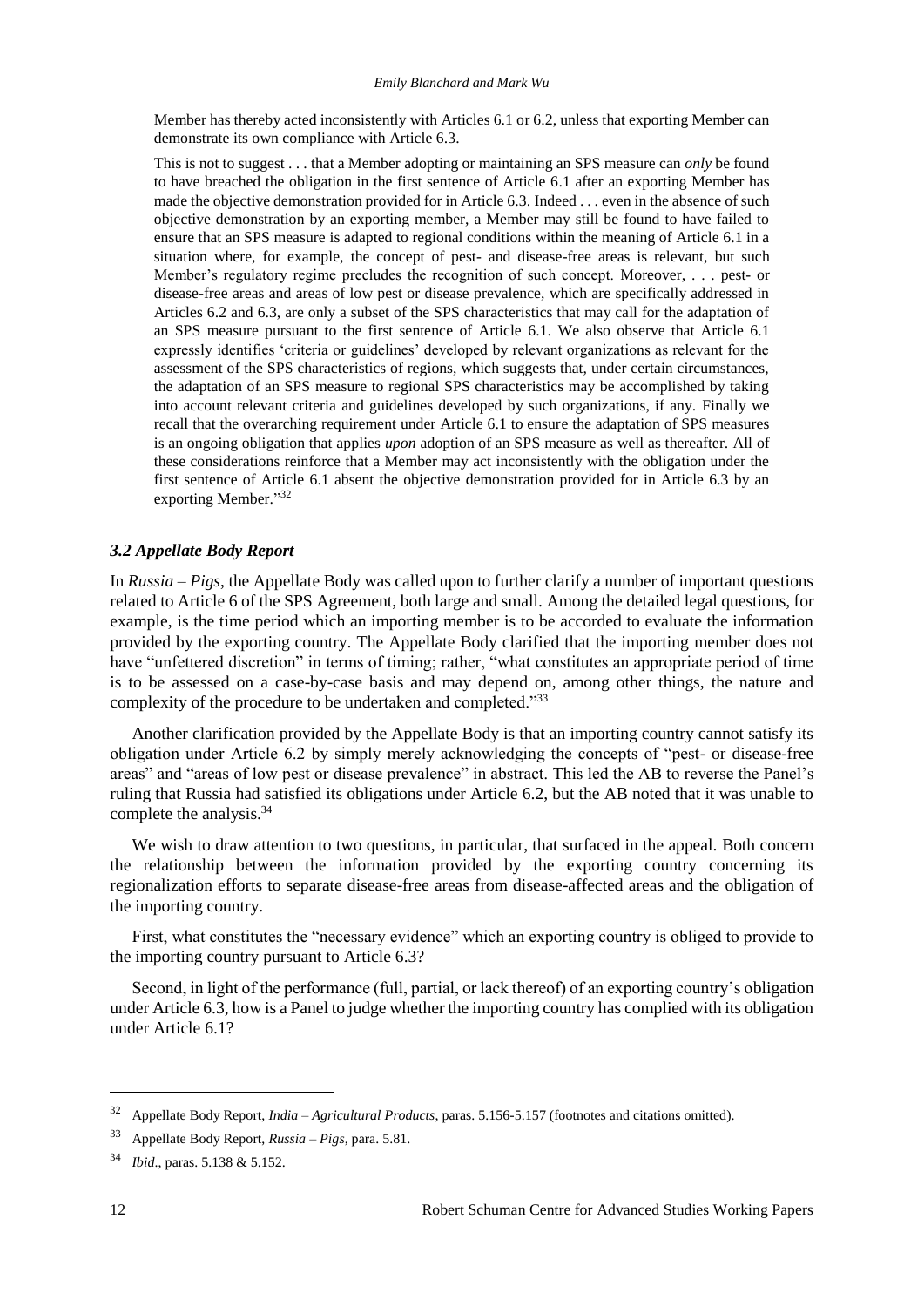Turning first to the question of "necessary evidence," the Appellate Body noted that "the term 'necessary' qualifies the nature, quantity, and quality of the evidence to be provided by the exporting Member, which must be sufficient to enable the importing Member ultimately to make an objective 'determination' as to the pest or disease status concerned, within the meaning of the second sentence of Article 6.2."<sup>35</sup> At the same time, the term also indicates certain limitations placed on the importing country when making requests of exporting countries; the information must be pertinent to its evaluation.<sup>36</sup>

The AB then goes on to clarify that "[w]hat exactly constitutes 'necessary' evidence for the purposes of the first sentence of Article 6.3 must be ascertained in light of the facts and circumstances of each case."<sup>37</sup> It further notes that "a panel's review of compliance with Article 6.3 must be limited to assessing whether the evidence provided by the exporting Member to the importing Member is of a nature, quantity, and quality sufficient to enable the importing Member's authorities to make a determination as to the pest or disease status of the relevant areas within the exporting Member's territory."<sup>38</sup> However, the panel itself is not called upon to determine for itself whether the area is or is likely to remain diseasefree.<sup>39</sup> Rather, it is to focus upon the question of whether the information provided by the exporting country is sufficient to allow authorities in the importing country to do so.

As to the question of the inter-relationship between Articles 6.1 and 6.3, the Appellate Body again reiterated that "on the one hand, the exporting Member's compliance or non-compliance with Article 6.3 will, in many cases, have implications for the importing Member's ability to assess the SPS characteristics of areas located within the exporting Member's territory and to adapt its measures accordingly, as required by Article 6.1."<sup>40</sup> However, on the other hand, it also reemphasized its rejection of "the notion that an importing Member's violation of Article 6.1, would necessarily be contingent on the exporting Member's compliance with Article 6.3."<sup>41</sup> Rather, it highlighted its previous jurisprudence, discussed above, of instances when a violation of Article 6.1 could occur irrespective of the exporting country's performance of its obligations under Article 6.3. Ultimately, the Appellate Body noted that "a panel should conduct a careful case-by-case examination, based on all relevant circumstances, before reaching its conclusions as to the relationship between the exporting Member's compliance or non-compliance with Article 6.3 and the alleged breach of Article 6.1 by the importing Member."<sup>42</sup>

#### *3.3 Open Questions*

While the AB was correct to emphasize a case-by-case approach, this still leaves several open questions. What exactly is the type of information which falls within the right of an importing country to request of an exporting country? What falls within the range of "relevant circumstances" which should be considered when a Panel is assessing whether the authorities within the importing country has properly complied with Article 6.1?

Such questions are particularly relevant when the importing country is seeking to impose a wideranging ban applicable to non-diseased areas far away from the disease outbreak. Turning back to the specific case at hand, what information ought Russia have asked of the EU in order to try to justify an

- <sup>38</sup> *Ibid*., para. 5.66.
- <sup>39</sup> *Ibid.*

<sup>35</sup> *Ibid*., para. 5.64.

<sup>36</sup> *Ibid*.

<sup>37</sup> *Ibid*., para. 5.65.

<sup>40</sup> *Ibid*., para. 5.99.

<sup>41</sup> *Ibid*.

<sup>42</sup> *Ibid*., para. 5.100.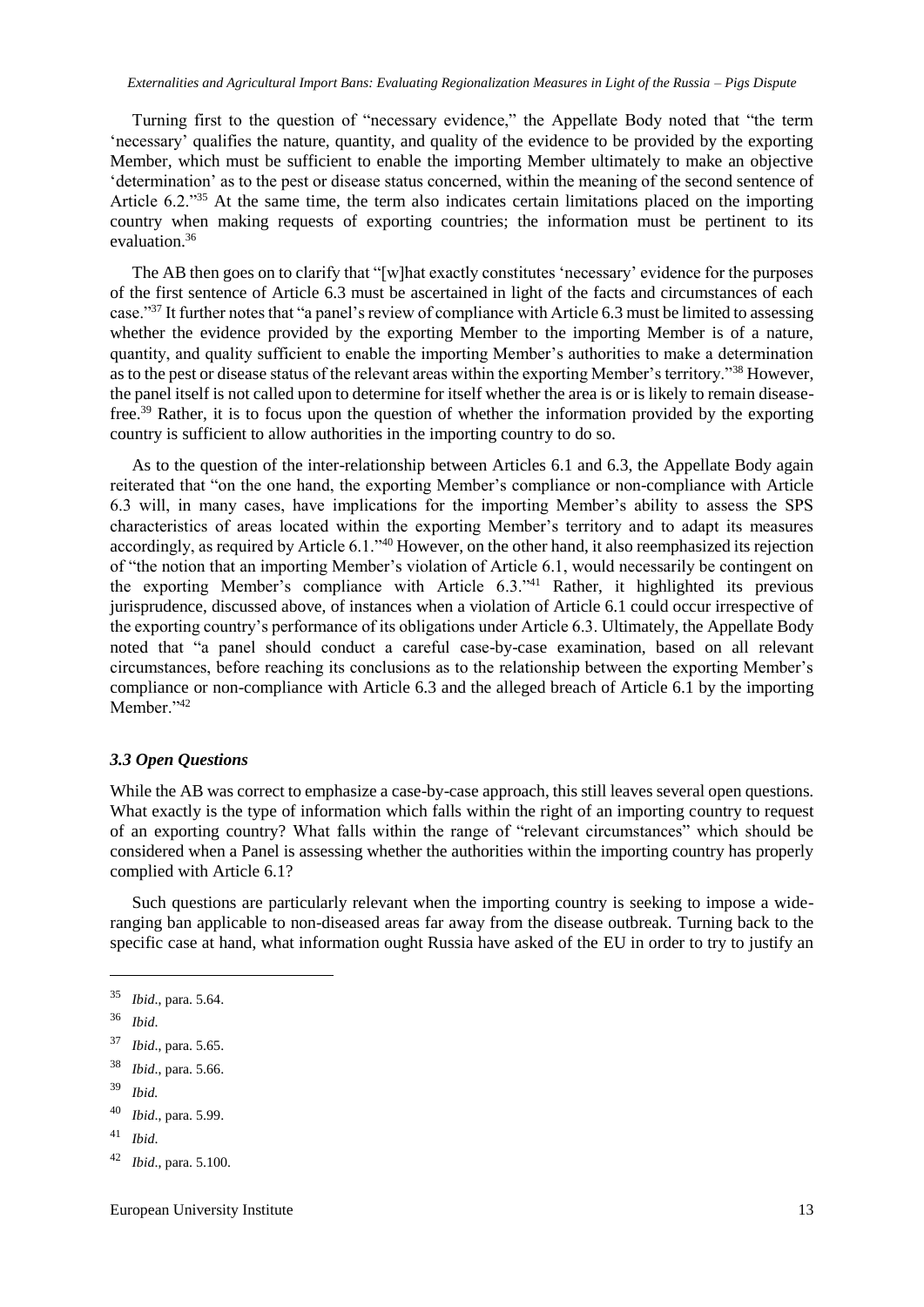EU-wide ban? When might it have a legitimate concern to ban pigs, pork, or pork products from Spain or Portugal, for instance, when it lies hundreds of kilometers away from Poland or the Baltic states, but nevertheless within a single customs union?

These are open questions with which future Panels will have to grapple. Economics, we suggest, offers helpful insights.

#### **4. How Economic Theory Can Inform Future Case Law**

The fundamental economic rationale behind the SPS Agreement is simple: the recognition of potential negative cross border externalities. When imports may be contaminated by harmful biological or viral pathogens, trade itself imposes a negative external cost to the importing country. Absent the ability to perfectly screen shipments for safety, trade protection may be an economically efficient response, targeted to reduce trade volumes and thus contamination.

This basic point is well understood and has been carefully articulated in earlier volumes of this journal by, *e.g.*, Bown and Hillman (2016) and Saggi and Wu (2017) in the context of the *India-Agricultural Products* dispute. Nonetheless, the *Russia-Pigs* dispute raises several important economic and legal wrinkles of particular relevance, compared to earlier cases at the WTO. As we explain below, the economic contours of "SPS externalities" can vary substantially by context; the scientific basis for limiting transmission of (say) Avian Flu from the United States naturally will differ from the scientific basis for limiting African Swine Flu in the European Union.

The *Russia-Pigs* dispute highlights several important dimensions of the nature of economic externalities that until now have been afforded relatively little attention. Russia's imposition of trade restrictions in this dispute is unusually broad in both product and geographical coverage. Under what conditions could such sweeping restrictions be economically justified? What criteria should WTO panels investigate to evaluate the merits of this kind of SPS case in the future?

In the following pages, we identify and explore two features of agricultural trade that are of particular relevance in the *Russia-Pigs* dispute, the potential for: *(i)* geographical "sequential" or "pass through" externalities, which are distinct from the familiar "bilateral" transmission externalities; and *(ii)* "supply chain" externalities, which capture the potential for transmission across vertically-related product classes. We argue that these factors are of particular relevance when considering limits on exports from a geographically diverse customs union, as in the *Russia-Pigs* dispute, and describe a set of economic factors that bear consideration in evaluating the economic basis for sweeping restrictions on imports in future cases of SPS externalities.

#### *4.1 Benchmark: Bilateral Externalities*

As a benchmark, we begin by defining a very basic cross-border externality: the risk that a contaminated imported product (e.g. pork) could transmit a harmful pathogen (e.g. ASF) from an exporting country to an importing country. In its simplest form, the potential for contamination implies that the *social cost* of the imported good is strictly greater than the *private cost*. That is, while an individual importer may pay a market price of P for a kilogram of pork, the total cost to the importing country is strictly greater than P after accounting for the possibility that contaminated pork may impose an externality cost on the rest of the importing country if the pathogen is transmitted locally, leading to reduced yields, mandatory culling, human illness, etc. For the now, in the interest of simplicity, suppose this negative "SPS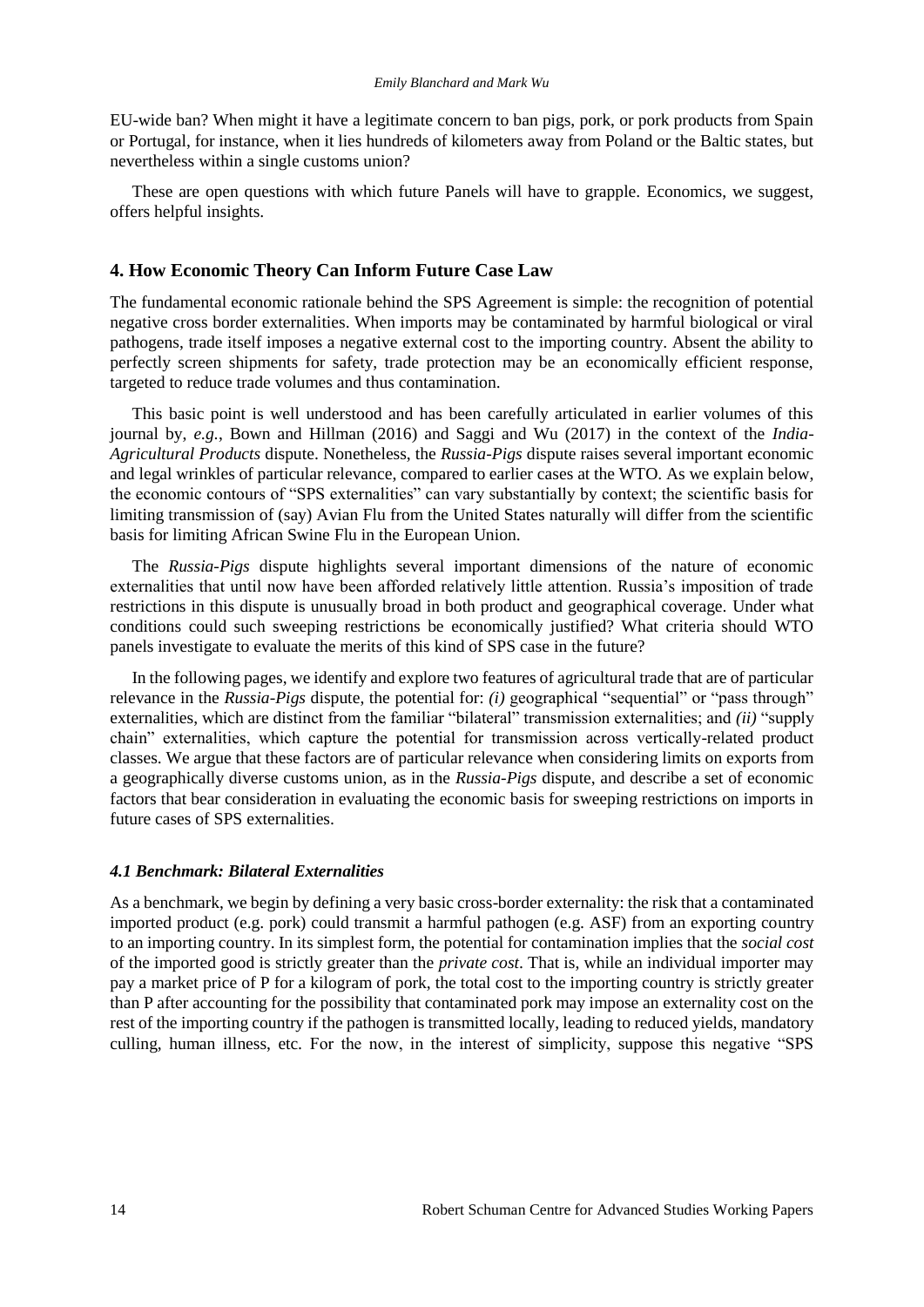externality" can be expressed as a constant, per-unit cost of δ, as in previous work (e.g. Saggi and Wu,  $2017$ ).<sup>43</sup>

A standard optimal Pigouvian tax, then, would impose a tariff (or equivalent quota) of δ applied to imports, to perfectly offset the negative externality from traded pork.<sup>44</sup> By the same logic, a complete ban on pork imports would be socially optimal if (and only if) it implied a cross-border price wedge of δ or less between the domestic price of pork in the exporting country and the (now higher) domestic price in the importing country.

#### *4.2 Sequential and Pass-through Externalities*

In a world with more than two countries, matters are more complicated. Consider the following scenario, in which cases of ASF have been scientifically documented in Country L. Country R imports pork and has proposed import restrictions to curb the potential for ASF transmission into its domestic market. A third country, Country S, trades with both Countries L and R. Country L exports pork to Countries R and S; Country R imports pork from countries L and S; and, Country S imports pork from Country L and exports (possibly a differentiated variety of) pork to Country R. Figure 6 represents these trading relationships using a simple diagram.





What are the optimal import restrictions on pork by Country R? For pork imported by Country R directly from Country L, the negative externality of potential ASF transmission via trade is simply bilateral, as represented in Figure 7. As noted earlier, the optimal (Pigouvian) restriction on imported pork from L therefore would increase the price of pork imported from Country L in Country R by no more than the per-unit cost of the *bilateral externality*, δ.

<sup>&</sup>lt;sup>43</sup> Strictly speaking, there is no reason to expect that the total cost of the externality is necessarily linear in the quantity of imports, particularly in the case of potential transmission of a harmful pathogen, in which case the externality may depend on a non-linear *hazard rate* of virus exposure. We return to this point below.

<sup>44</sup> Trade interventions are a first best – or economically efficient – policy response to the negative risk externality because the externality derives from trade itself. See Margolis and Shogren (2012).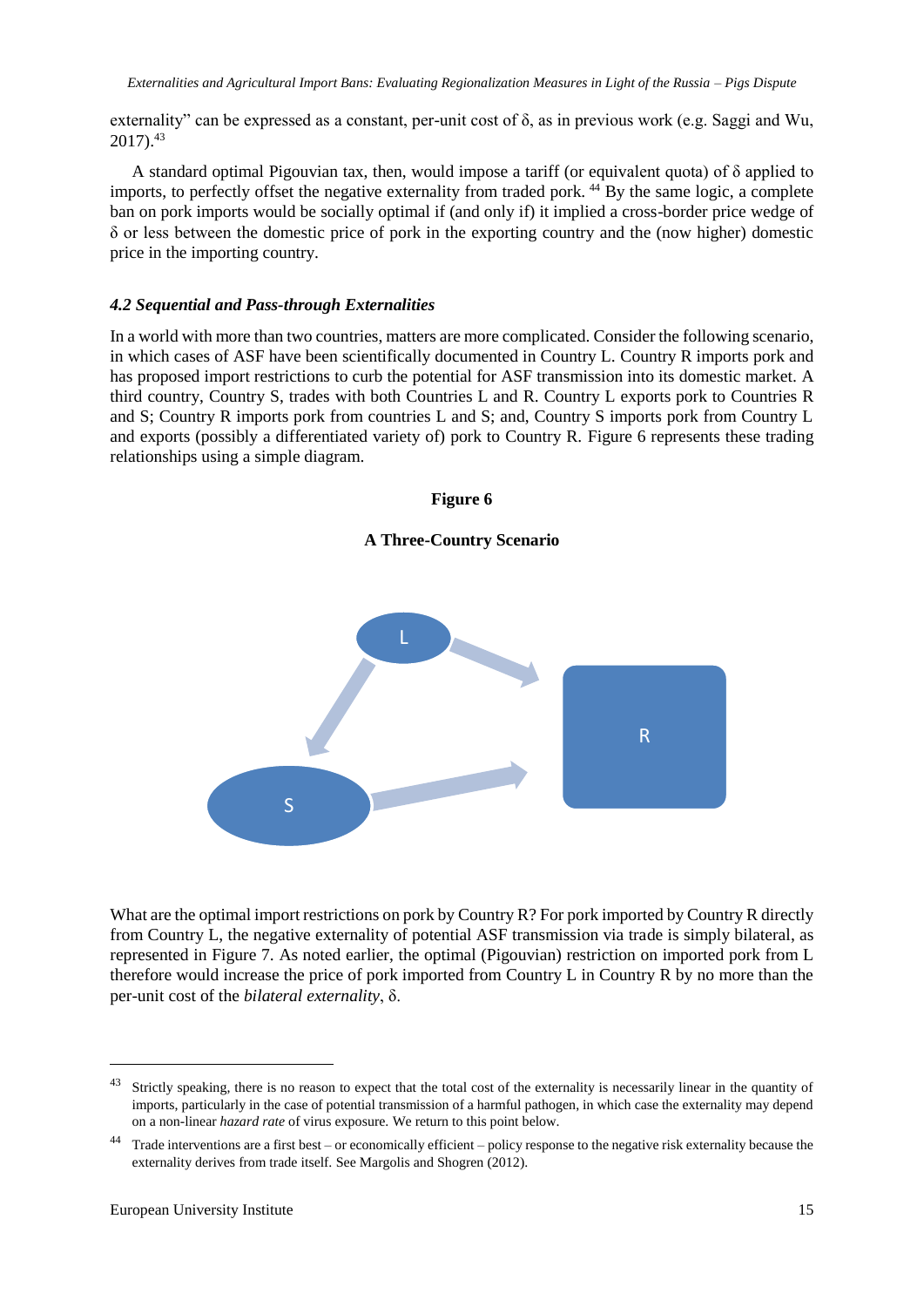#### **Figure 7**

## Bilateral Externalities



In contrast, Country R's optimal import restriction on pork from Country S is more nuanced, since depends on the extent to which ASF can be passed *indirectly* from Country L to R through a thirdcountry.<sup>45</sup>

When Country L exports pork to Country S, both *sequential* and *pass-through* transmission of ASF to Country R via Country S are possible. Figure 8 illustrates. While these two possibilities are conceptually distinct, as described below, both may justify the imposition of trade restrictions by Country R on Country S's exports under certain conditions.

One possible means of third-country ASF transmission arises in the presence of transshipment (the re-exportation of pork sourced in Country L, from Country S to Country R). To be sure, transshipment is more expensive than direct bilateral trade – after all, why send pork (or any other product) on a geographically circuitous trip through a third country when it's not necessary – but there are certainly cases in which "innocuous" transshipment occurs, for instance through the widespread practice by multiproduct exporters who frequently bundle diverse sets of products (often sourced from abroad) to foreign consumers. Moreover, when there are differences in trade barriers across countries, transshipment is a well-known (and less innocuous) side effect, though rules or origin and other product labeling rules are designed to prevent the practice.

If tainted pork can reach Country R from Country L *through* Country S, we refer to this possibility as a *sequential externality.* To fix ideas, suppose that transshipments from Country L comprise a share t% of Country S's exports to Country R. Then Country R's optimal Pigouvian tax/import restriction against imports of pork from Country S would be given by  $t\delta$  – weaker than the restriction against country L, but still positive. In principle, clear rules of origin and *regionalization* reporting can eliminate this sequential externality directly so that the trade restriction on Country S is not warranted.

l

<sup>45</sup> If Country L does not export pork to Country S, and if ASF is limited to Country L, then Country R should not limit pork imports from Country S. Moreover, given Country R's (optimal) import restrictions on pork from Country L, we would expect exports of pork from Country S to Country R to rise via trade diversion.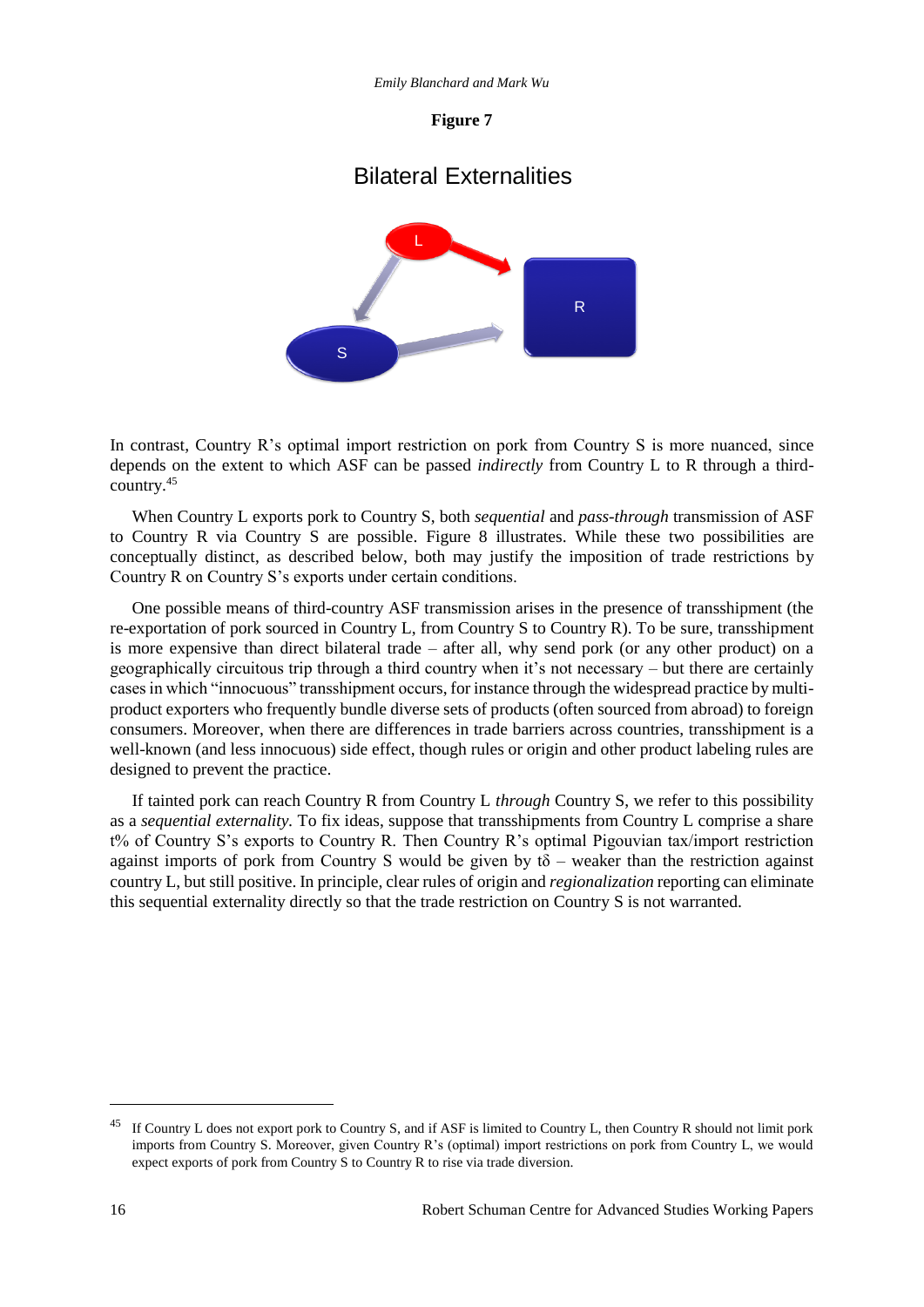



Alternatively, suppose there is no transshipment, but Country L still exports pork to Country S. There is still potential for ASF to be transmitted from Country L to Country R via Country S if (and only if) tainted imports from Country L into Country S can contaminate *domestic* production in Country S. We call this indirect transmission possibility a *pass-through externality.* If tainted pork from Country L can infect the existing domestic pork industry in Country S, the magnitude may in fact be very large, especially if it's a case in which "one bad apple spoils the lot". Indeed, if the resulting outbreak in Country S becomes more widespread than the initial contamination in Country L – and *a priori*, there is no scientific basis for ruling out such a possibility – the resulting per-unit equivalent cost of the pass through externality from Country S to Country R may in fact by larger than δ. Consequently, the optimal trade restriction in Country R imposed on Country S's imports could – at least in principle – be even more severe than the initial restriction against Country L. Crucially, then, in the presence of a potential pass-through externality, there is no implied hierarchy in the structure of economically justifiable import protections, in contrast to the case of a *sequential externality*. As before, however, SPS provisions can supplant the potential role for trade restrictions: if Country S can document that it is in fact ASF-free, then no import protection is economically warranted or justifiable.

#### *4.3 Supply Chain Externalities*

So far, we have considered only the potential for direct and indirect transmission of ASF through contaminated pork. But, of course, pork is not only a product for final consumption but also acts as an input into other downstream products (e.g., sausages, pet foods, or other pork-derivatives) as well as a potential contaminant for upstream capital goods (e.g. pork processing machinery). The broad product coverage of the trade restrictions in the *Russia-Pigs* dispute makes plain the potential breadth of the concern.

The economics of potential *supply chain externalities* is straightforward: if contaminated pork can transmit ASF to related products via supply chain linkages, additional import restrictions on these related products may be justifiable, both bilaterally (applied to imports from Country L) or via third-country trade (on imports from Country S). As with pass-through externalities, there is no strict hierarchy in the relative levels of import protection across countries or products. Indeed, it seems especially plausible in the case of downstream trade that one infected shipment of pork could be magnified many-fold in downstream shipments of, say, uncooked sausage.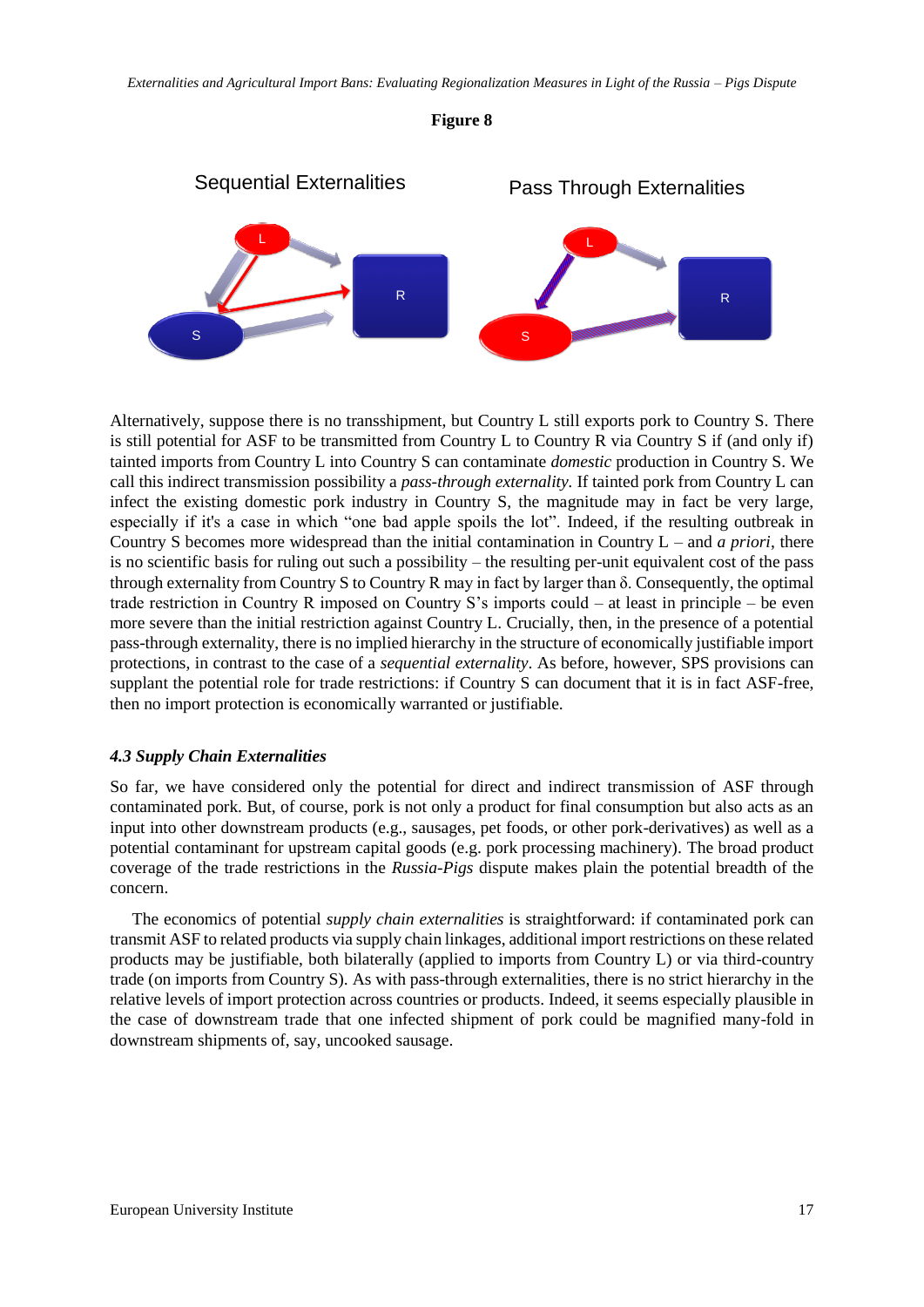#### **Figure 9**

## Supply Chain Externalities



The danger is that the potential for indirect transmission via sequential, pass-though, or supply chain externalities may be misused to mask protectionist or punitive motives that have nothing to do with SPS concerns. Although in principle SPS-externalities can propagate to include broad geographic areas – including independent third countries – and broad classes of related product trade, the basis for these indirect linkages must be scientifically based. Depending on the specific context, investigating the scientific merits of sequential, pass-though, and supply chain externalities may substantially increase the burden faced by a government considering a broad-based agricultural import ban. Nonetheless, in light of the previous analysis, the nature and dynamic of such externalities are important factors for understanding whether a particular import ban is justified given the circumstances.

We argue that future WTO panels should at least consider the following additional factors when assessing the scientific and economic merits of future trade disputes with SPS-related externalities:

- whether transshipment of potentially infected products is (or may be) practiced through third countries, by both trade intermediaries and multi-product firms;
- whether pathogens or infection may be transmitted without detection from infected countries to third-country domestic production; and
- the extent to which pathogens or infection may be passed through supply chains to related upstream and downstream products.

Finally, notice that to the extent that indirect transmission is possible via third-country trade, there may be divergence between the legal basis, scientific basis, and economic basis for whether importing countries may justifiably impose import restrictions against third, ostensibly "safe" exporters, depending on whether those "third countries" are in a customs union or free trade area with affected countries. Neither the economic arguments, nor the scientific basis for extent of allowable trade restrictions depend on the nature of the trade rules between third countries. Legally, however, the burdens imposed on the exporting countries will be quite different depending on whether an exporting country is part of a customs union. Any time there is an agricultural outbreak within an exporting country within a customs union, all other countries within that customs union will need to demonstrate that its territory is unaffected and will remain disease-free. In this case, exporters from disease-free countries within the EU, such as Spain and Germany, face a higher burden that exporters from other disease-free countries, such as Switzerland or Serbia, that are also geographically proximate to the disease-affected areas but are outside of the customs union.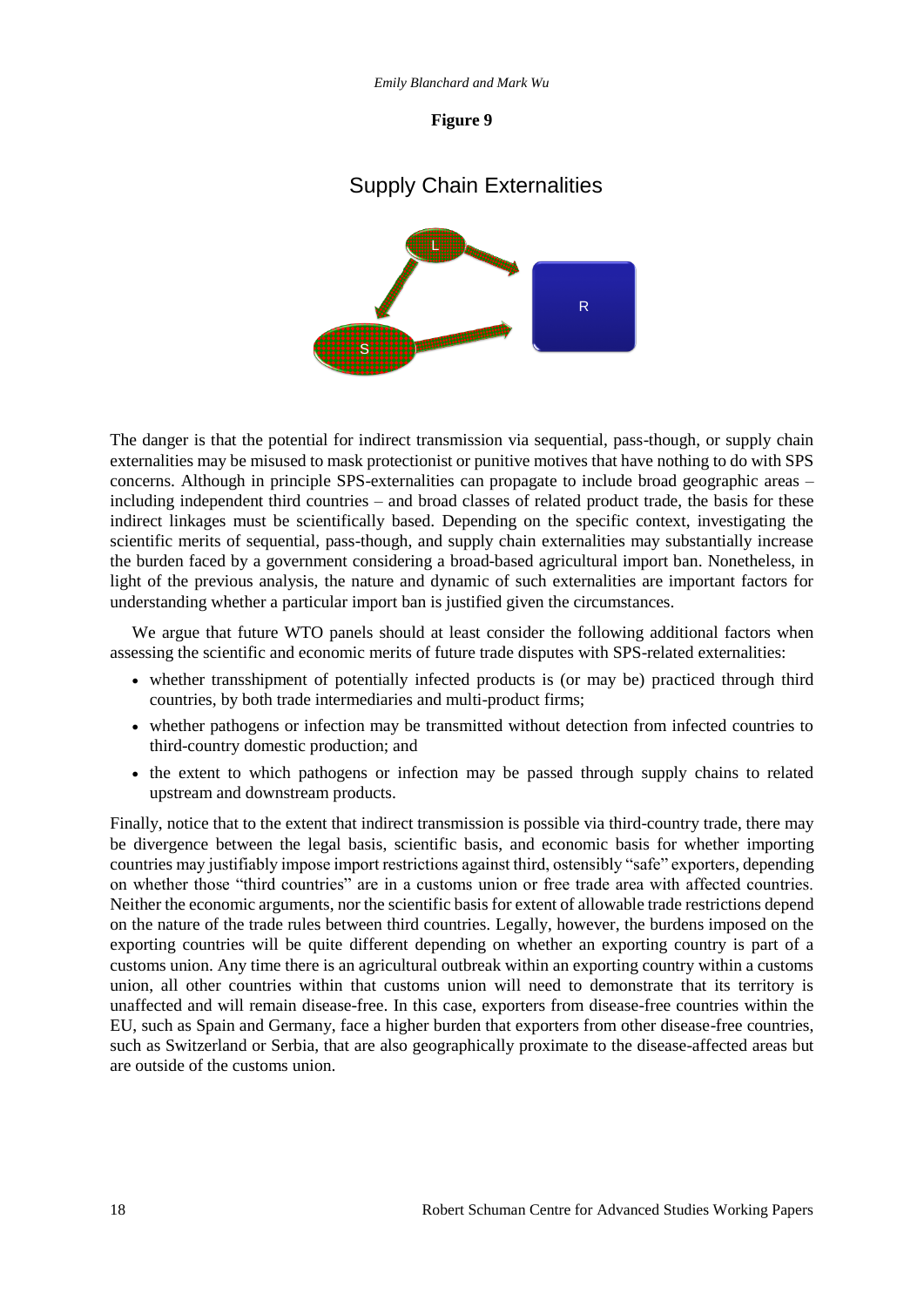## **5. Conclusion**

While the Appellate Body in *Russia-Pigs* did not uphold Russia's ban on potentially ASF-affected products from across the EU as legitimate, the dispute nevertheless raises a number of important questions with which future WTO panels will continue to grapple: Under what circumstances is an importing country allowed to reject the regionalization efforts of an exporting country affected by an agricultural disease? What falls within the scope of legitimate information for authorities in the importing country to request of the exporting country as necessary for the proper assessment of the exporting country's regionalization effort? When might an importing country be justified in an imposing an agricultural import ban that extends across an entire customs union, even when some exporting countries within that customs union are disease-free? When assessing such questions in the context of an SPS measure, proper consideration ought to be given to distinct forms of externalities that will impact the economic impact that results from the spread of an agricultural disease.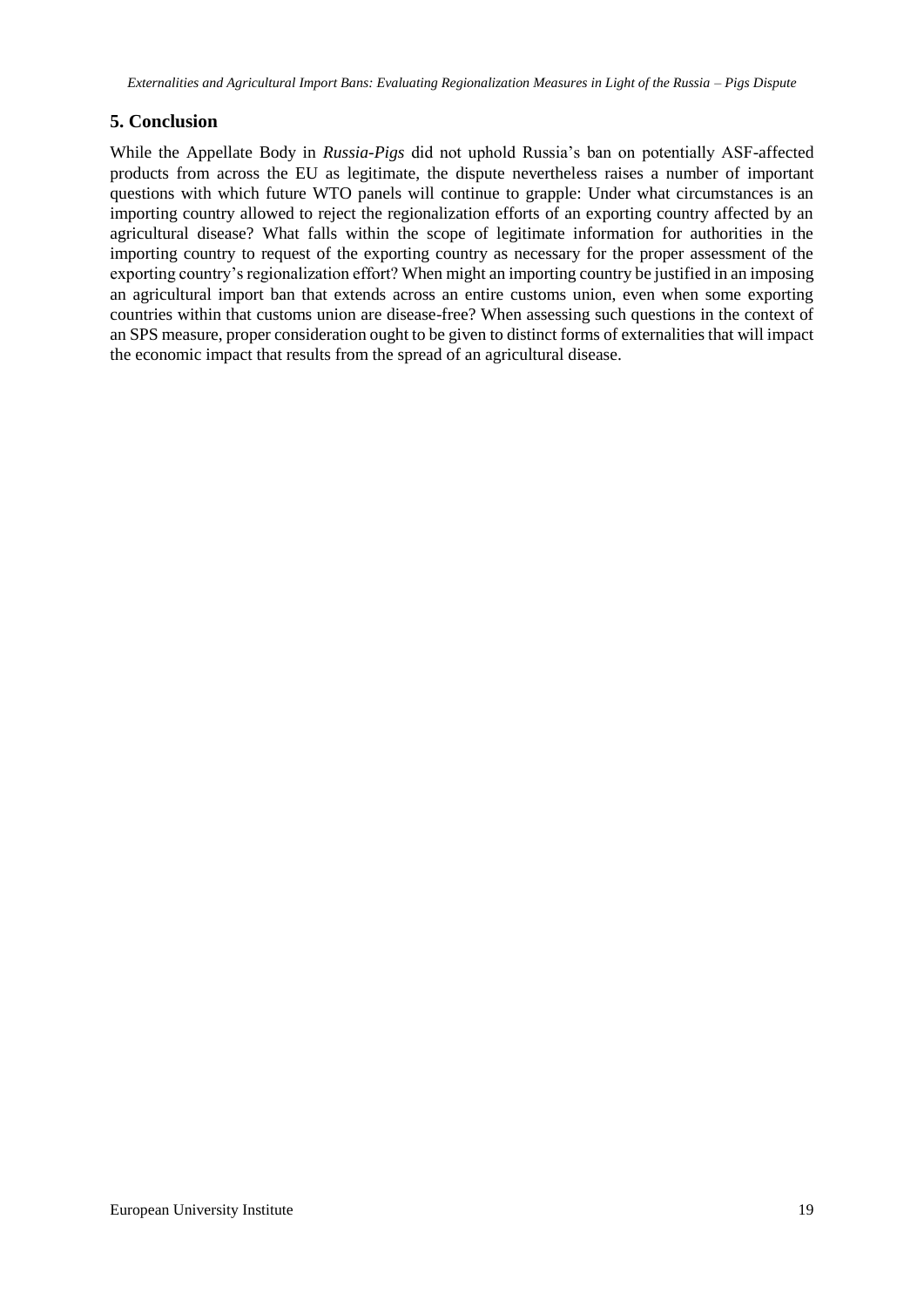#### **References**

- Bown, C. and J. Hillman (2017), "Bird Flu, the OIE, and National Regulation: The WTO's *India-Agricultural Products* Dispute," *World Trade Review*, 15(2): 235-257
- Dietze, C. *et al.* (2012), "African Swine Fever (ASF) Recent Developments and Timely Updates Worrisome Dynamics: Steady Spread Towards Unaffected Areas Could Have Disastrous Impact," *Focus on*, 6: 1-6.
- EFSA Panel on Animal Health and Welfare (2010), "Scientific Opinion on African Swine Fever," *EFSA Journal*, 8(3): 1556.
- Jazdzewski, K. and M. Popiolek (2014), "African Swine Fever in Poland: Situation and Implemented Actions," Presentation to SCFCAH meeting, 4-5 March, Brussels.
- Khomenko, S. *et al*. (2013), "African Swine Fever in the Russian Federation: Risk Factors for Europe and Beyond," *EMPRES Watch*, 28: 1-14.
- Kolbasov, D. *et al*. (2018), "African Swine Fever Virus, Siberia, Russia, 2017," *Emerging Infectious Diseases*, 24(4): 796-798.
- Margolis, M, and J. Shogren (2012), "Disguised Protectionism, Global Trade Rules and Alien Invasive Species," *Environmental and Resource Economics*, 51(1):105-118.
- Marinas, R. (2017), "Romania Reports African Swine Fever in Farm Pigs," *Reuters*, 2 July.
- Mueller, R. (2017), "African Swine Fever Detected in Wild Boars in Czech Republic," *Reuters*, 27 June.
- Nurmoja, I. *et al*. (2017), "Development of African Swine Fever Epidemic Among Wild Boar in Estonia – Two Different Areas in the Epidemiological Focus," *Scientific Reports*, 7: 12562.
- OECD (2018), "Meat Consumption (Indicator). doi: 10.1787/fa290fd0-en. (Accessed on 17 July 2018).
- OIE (2013), African Swine Fever, OIE: Paris.
- Ojsevkis, E. *et al*. (2016), "African Swine Fever Virus Introduction Into the EU in 2014: Experience of Latvia," *Research in Veterinary Science* 105: 28-30.
- Saggi, K. and M. Wu (2017), "Trade and Agricultural Disease: Import Restrictions in the Wake of the *India-Agricultural Products* Dispute," *World Trade Review*, 16(2): 279-302.
- Stokstad, E. (2017), "African Swine Fever Outbreak Alarms Wildlife Biologists and Veterinarians," *Science*, 20 December.
- ter Beek, V. (2012), "Russia: ASF Spread to Ukraine Due to Inadequate Transport Rules," *Pig Progress*, 2 August.
- Vorotnikov, V. (2013), "Russia Bans Pork Imports From Belarus," *Pig Progress*, 2 September.